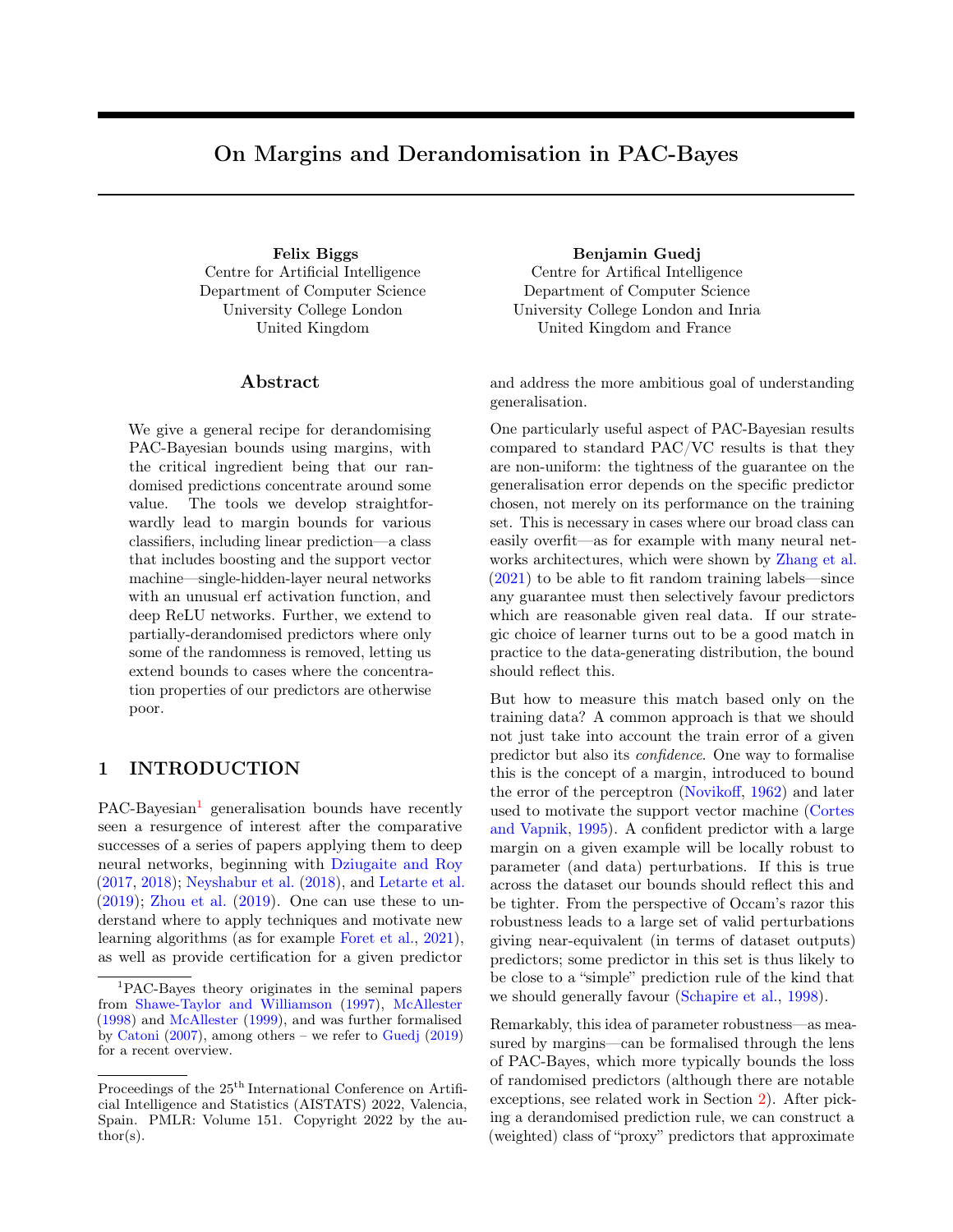this rule, with the size and diversity of this class growing with the allowed margin. Since a larger such class is more likely to overlap strongly with our PAC-Bayesian prior, tighter bounds are obtained for larger margins. This idea has been used informally by [Langford and](#page-10-3) [Seeger](#page-10-3) [\(2001\)](#page-10-3) and [Langford and Shawe-Taylor](#page-10-4) [\(2003\)](#page-10-4): here we formalise and extend it considerably.

A critical ingredient in this process is the construction of randomised classifiers that have favourable concentration properties—simply, that the parameters are robust to perturbations—so that their deviations from a central derandomised prediction rule are bounded with high probability. The insight that these deviations need only be controlled with high probability rather than certainty is crucial in obtaining better rates and simplifying proofs, and opens the door to the application of powerful concentration of measure results.

We go further and introduce the idea of partiallyderandomised predictors, which remove only some of the randomness from the proxy predictors. This enables us to obtain bounds in further cases which would otherwise be difficult to address. We hope that these tools can be further developed to address situations where classical bounding techniques have not worked well (such as in deep neural networks), and that our derived corollaries—such as that for linear prediction—can be used in practice for the provision of self-certifying predictors and model selection.

Contributions and structure. In Section [2](#page-1-0) we discuss and formalise the derandomisation of PAC-Bayesian bounds using margins and averaging, introduce the slight generalisation of sub-Gaussian random variables that enables many of our results, and compare to the covering number (or  $\gamma$ -ball) approach. Corollaries of these methods include margin bounds for the following:

- **Section [3](#page-4-0)**  $L_2$  and  $L_1$  normed linear prediction; in the  $L_2$  "hard-margin" case this improves on the bound of [Bartlett and Shawe-Taylor](#page-9-4) [\(1998\)](#page-9-4) and matches the lower bound of [Grønlund et al.](#page-10-5) [\(2020\)](#page-10-5); the other bounds match the state of the art with simpler proofs.
- Section [4](#page-5-0) linear predictors with a randomised (and potentially learned) feature space.
- Section [5](#page-6-0) one-hidden-layer neural networks with erf activations. This involves an interesting new randomised predictor taking the form of a mixture distribution. The introduction of partialderandomisation also enables bounds with the final two layers derandomised, but the initial layers having randomised weights.
- Section [6](#page-8-0) deep ReLU networks, a slight improvement on and with proof ideas drawing from that given

by [Neyshabur et al.](#page-11-0) [\(2018\)](#page-11-0).

Finally, in Section [7,](#page-8-1) we summarise and provide an overview of our results. Related work for specific applications is discussed in the corresponding section, with general work on derandomising bounds in Section [2.](#page-1-0)

Notation. We will consider classification of i.i.d. examples from a distribution, D, on some product space  $\mathcal{Z} = \mathcal{X} \times \mathcal{Y}$ , by vector-valued predictors in a function space  $\mathcal{H} \subset \hat{\mathcal{Y}}^{\mathcal{X}}$ . For binary classification  $\mathcal{Y} = \{+1, -1\}, \ \hat{\mathcal{Y}} = \mathbb{R}$  and we take the sign of the output as our prediction, while for multi-class prediction,  $\mathcal{Y} = [c] := \{1, \ldots, c\}, \ \hat{\mathcal{Y}} = \mathbb{R}^c$  and the maximum argument is the prediction.

The multi-class margin,  $M : \mathcal{H} \times \mathcal{Z} \rightarrow \mathbb{R}$  is the mapping

$$
M(f,(x,y)):=f(\boldsymbol{x})[y]-\max_{y'\neq y}f(\boldsymbol{x})[y']
$$

where by  $f(x)[y]$  we indicate the yth component of  $f(x)$ . In a slight abuse of notation we also define the binary margin  $M(f,(x,y)) := yf(x)$ .

We define the margin error  $L_{\gamma}(f) := \mathbb{P}_{z \sim \mathcal{D}}\{M(f,z) \leq$  $\gamma$ , also writing  $L(f) := L_0(f)$  for the misclassification loss or probability of error, and  $\hat{L}_{\gamma}(h) := m^{-1}|\{(x, y) \in$  $S: yh(x) < \gamma$ } for the empirical margin error (defined for some sample  $S \sim \mathcal{D}^m$  and margin  $\gamma > 0$ ). We will also use the abbreviation  $\mathbb{P}_{\mathcal{D}}(A) = \mathbb{P}_{z \sim \mathcal{D}}(A)$  and similar for the expectation.

As is common in the PAC-Bayes literature, when considering distributions over predictors  $P \in \mathcal{M}_1(\mathcal{H})$  (by which we denote the space of probability measures on H), we write  $L(P) := \mathbb{E}_{f \sim P} L(f)$  interchangeably with the above, and analogously with other margin errors<sup>[2](#page-1-1)</sup>.

# <span id="page-1-0"></span>2 PAC-BAYES FOR APPROXIMATIONS

In Section [2.1](#page-2-0) we discuss a measure of difference when substituting or "approximating" one distribution over prediction functions by another through a coupling method, and from this derive (partially) derandomised PAC-Bayesian margin bounds in Section [2.2.](#page-2-1) In Section [2.3](#page-3-0) we discuss a powerful concentration-based method for constructing approximating distributions, and in Section [2.4](#page-4-1) relate our techniques to covering number methods.

Technical overview. PAC-Bayesian analysis makes a different set of assumptions to Bayesian analysis; the

<span id="page-1-1"></span><sup>&</sup>lt;sup>2</sup>When considering functions in  $H$  parameterised by some space  $\Theta$  (of which  $\mathcal H$  may be a quotient), we will be somewhat loose with interchanging  $\mathcal{M}_1(\mathcal{H})$  with  $\mathcal{M}_1(\Theta)$ ; this will not affect any results in practice, as the Kullback-Liebler divergence between distributions on the Θ upper bounds that of their image distributions on H.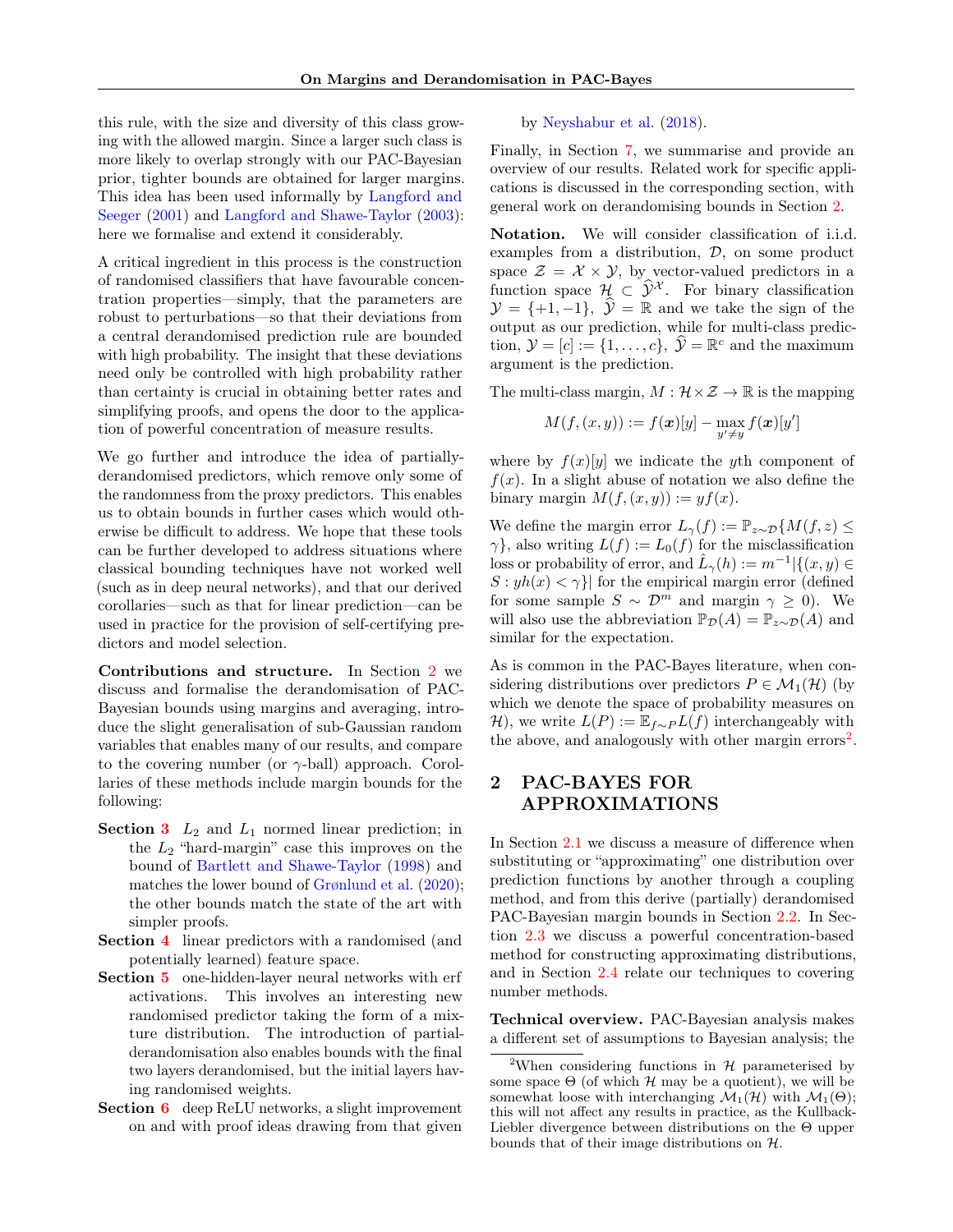.

guarantees obtained are simultaneously true for any data-generating distribution and PAC-Bayes prior,  $P_0$ . This prior serves as a reference measure for the PAC-Bayes posterior  $P$ , in a Kullback-Liebler divergence complexity term,  $KL(P, P_0)$ . Poor choice of  $P_0$ , or an overly-concentrated P will lead to valid but trivial bounds.

If we wish to use a predictive distribution Q concentrated on a single predictor  $h$ , we must replace the loss terms by approximating them by a class,  $P$ , of randomised "proxy" functions, each of which has margins differing by less than  $\gamma > 0$  with high probability  $\geq 1 - \epsilon$  from h. The PAC-Bayes bounds then obtained can use the minimising proxy from the prior,  $\kappa = \min_{P \in \mathcal{P}} \mathrm{KL}(P, P_0)$ , leading to bounds of the overall form: with probability greater than  $1 - \delta$ ,

$$
L(Q) \leq O\left(\hat{L}_{\gamma}(Q) + \epsilon + \frac{\kappa(Q, P_0; \epsilon, \gamma) + \log(1/\delta)}{m}\right)
$$

This  $\epsilon$  high probability term (which we will usually set  $\epsilon \in O(m^{-1})$  is a crucial difference from the covering number approach, and considerably simplifies proofs, since for any proxy  $P \in \mathcal{P}$  we only need concentrationof-measure (in the margins) around  $h$ . A second innovation is to leave open the possibility of using a partiallyderandomised predictive distribution, Q, through a coupling method.

Related work. Work on derandomised PAC-Bayesian bounds is as old as the field; particularly when relating to the average prediction. Bounds holding with high probability over a sampled predictor (directly drawn from the PAC-Bayes posterior) appear e.g. in [Catoni](#page-9-2) [\(2007\)](#page-9-2), [Alquier and Biau](#page-9-5) [\(2013\)](#page-9-5); [Guedj and Alquier](#page-10-6) [\(2013\)](#page-10-6).

### <span id="page-2-0"></span>2.1 Approximation of predictive distributions

Let  $P, Q \in \mathcal{M}_1(\mathcal{H})$  be distributions on prediction functions in  $H$ , as generally considered in PAC-Bayes. We denote by  $\Pi(P,Q) \subset \mathcal{M}_1(\mathcal{H} \times \mathcal{H})$  the set of product distributions with marginals  $P$  and  $Q$  (also known as couplings between  $P$  and  $Q$ ). For each of these distributions, the margins of these functions are sets of real variables indexed by  $\mathcal Z$  (and can equivalently be viewed as real-valued stochastic processes on  $\mathcal{Z}$ ).

We define the upper  $\gamma$ -approximate variation of these margins (defined as a relaxation of the total variation distance) using the relative margin at z,  $d_z(f,g)$  =  $M(f, z) - M(g, z)$  as (abbreviating  $\mathbb{P}_{(f,g)\sim \pi}$  as  $\mathbb{P}_{\pi}$  here and henceforth, with a similar notation for the expectation),

$$
UAV_{\gamma}(P,Q) := \inf_{\pi \in \Pi(P,Q)} \sup_{z \in \mathcal{Z}} \mathbb{P}_{\pi} \left\{ d_z(f,g) > \gamma/2 \right\}.
$$

In the case of the binary margin,  $M(f,(x, y)) = yf(x)$ with  $y \in \{+1, -1\}$ , so the above is symmetric under interchange of  $P$  and  $Q$ ; this is not true in general. We therefore define the symmetrised version, the  $\gamma$ approximate variation on  $Z$ , as

$$
AV_{\gamma}(P,Q) := \max( UAV_{\gamma}(P,Q), UAV_{\gamma}(Q,P)).
$$

We say P and Q  $(\gamma, \epsilon)$ -approximate each other on Z if  $AV_{\gamma}(P,Q) \leq \epsilon$ . This is a margin-based generalisation of the total variation distance: the zero-margin approximate variation,  $AV_0(P,Q)$ , is equal to the total variation distance between the distributions on margins,  $\delta_{\rm TV}(M(P,z), M(Q,z)) \leq \delta_{\rm TV}(P,Q)$ . However the total variation distance is too strict to yield non-vacuous bounds in most cases where  $P \neq Q$ . Approximation implies the possibility of substituting one margin loss for another at the cost of these terms and a margin.

<span id="page-2-2"></span>**Lemma 1.** Let  $\gamma > 0, \epsilon \geq 0$ ; if  $P, Q \in \mathcal{M}_1(\mathcal{H})$ with  $AV_{\gamma}(P,Q) \leq \epsilon$ , then for any data distribution  $\mathcal{D}, L(P) \leq L_{\gamma/2}(Q) + \epsilon$  and  $L_{\gamma/2}(Q) \leq L_{\gamma}(P) + \epsilon$ .

*Proof.* For any events  $A, B, \mathbb{P}(A) \leq \mathbb{P}(B) + \mathbb{P}(\overline{B} \cap A);$ and for any coupling  $\pi \in \Pi(P,Q)$  we have

$$
L(P) = \mathbb{E}_{f \sim P} \mathbb{P}_{\mathcal{D}} \{ M(f, z) \le 0 \}
$$
  
\n
$$
\le \mathbb{E}_{g \sim Q} \mathbb{P}_{\mathcal{D}} \{ M(g, z) \le \gamma/2 \}
$$
  
\n
$$
+ \mathbb{E}_{\pi} \mathbb{P}_{\mathcal{D}} \{ M(g, z) > \gamma/2 \land M(f, z) \le 0 \}
$$
  
\n
$$
\le L_{\gamma/2}(Q) + \mathbb{E}_{\mathcal{D}} \mathbb{P}_{\pi} \{ d_z(f, g) > \gamma/2 \}.
$$

Replacing the expectation with its pointwise bound and taking the infimum over couplings, we find that  $L(P) \leq L_{\gamma/2}(Q) + \text{UAV}_{\gamma}(P,Q)$ . An analogous process follows for the other side, with the order of  $Q$  and  $P$ reversed.  $\Box$ 

Remark. A less sophisticated analysis could have used the bound  $|M(f, z) - M(g, z)| \leq 2 \max_{y \in \mathcal{Y}} |f(x)[y]$  $g(x)[y]$  instead, leading to similar PAC-Bayes bounds. This definition of AV improves constants in some derived bounds and removes a factor of c, the number of classes. We also note that the coupling need not be the same on both sides of the bounds, although we do not use this in later proofs.

### <span id="page-2-1"></span>2.2 PAC-Bayes bounds with approximations

Lemma [1](#page-2-2) can be used to derive a type of PAC-Bayesian bound for a predictive distribution  $Q$ , as follows. First we define the  $(\gamma, \epsilon)$ -approximating KL projection onto a prior  $P_0 \in \mathcal{M}_1(\mathcal{H})$  (defined independently of the data), of  $(\gamma, \epsilon)$ -approximations to Q.

<span id="page-2-3"></span>Definition 1. Approximating KL-Projection: Given some prior distribution  $P_0$  on  $H$ , the  $(\gamma, \epsilon)$ -approximate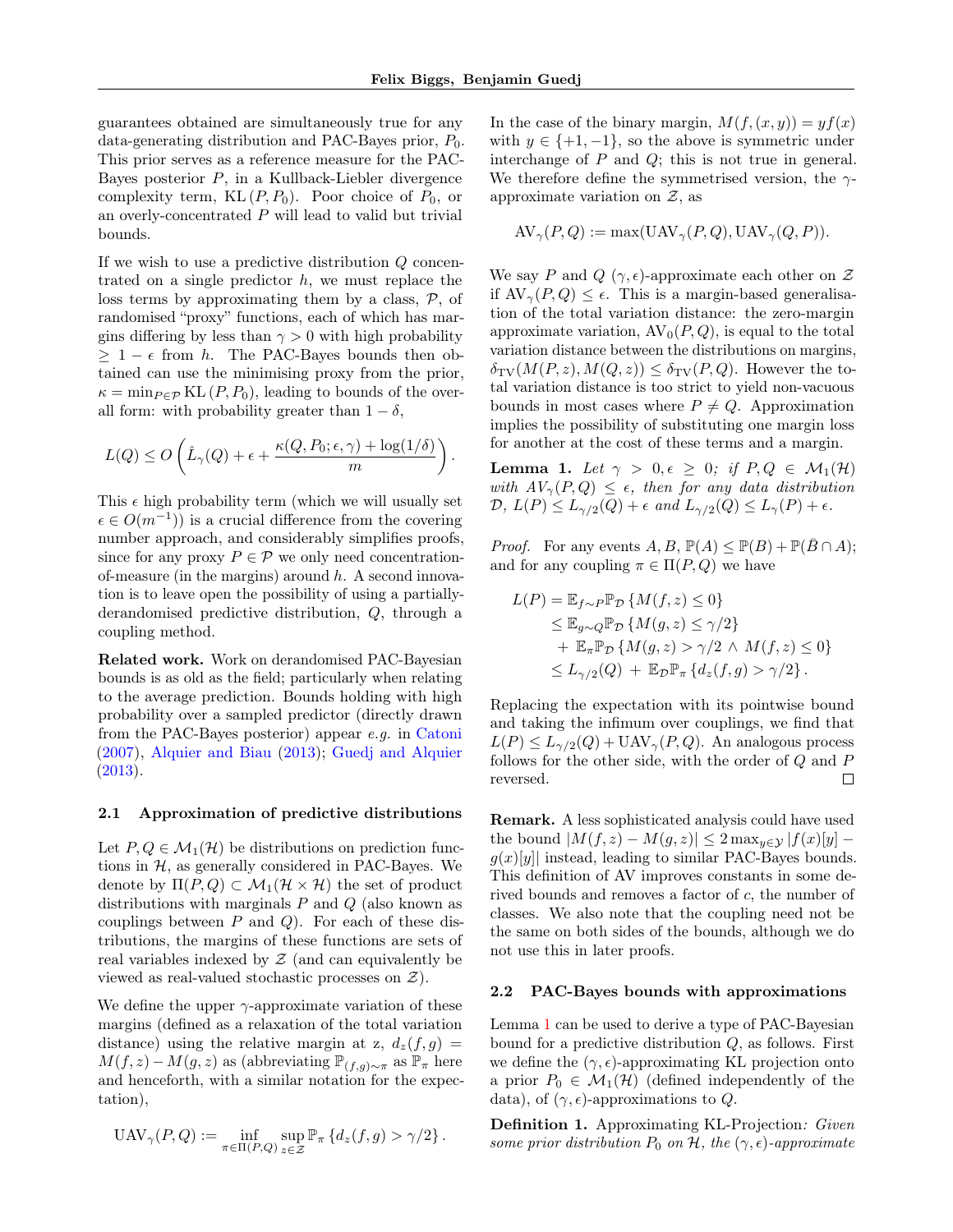,

projection of  $Q$  onto  $P_0$  is

$$
\kappa(Q, P_0; \gamma, \epsilon) := \min_{P \in \mathcal{P}} \mathrm{KL}(P, P_0)
$$

where  $\mathcal{P} = \{ P \in \mathcal{M}^1(\mathcal{H}), \ \text{AV}_{\gamma}(P,Q) \leq \epsilon \}.$ 

This can be viewed as the "closest" (in the KL sense) proxy  $P$ , to our prior that approximates  $Q$  sufficiently well. In practice, we will restrict the family of proxies,  $P$ , to some more tractable set and construct  $P$  explicitly. The notion can be used in combination with many PAC-Bayesian bounds, replacing the usual KL divergence with a new complexity term and the losses with margin losses. We give the following formulations as examples.

<span id="page-3-2"></span>**Theorem 1.** Given data distribution  $\mathcal{D}$  on  $\mathcal{X} \times \mathcal{Y}$ , prior  $P_0 \in \mathcal{M}^1(\mathcal{H}), \ \gamma > 0, \epsilon \in [0, \frac{1}{2}] \text{ and } \delta \in (0, 1),$ the following hold each with probability  $\geq 1 - \delta$  over  $S \sim D^m$ , for all  $Q \in \mathcal{M}^1(\mathcal{H})$ 

#### "small-kl"

$$
\textnormal{kl}(\hat{L}_\gamma(Q)+\epsilon:L(Q)-\epsilon)\leq \frac{\kappa(Q,P_0;\gamma,\epsilon)+\log\frac{2\sqrt{m}}{\delta}}{m}
$$

"interpolating" (given that  $\hat{L}_{\gamma}(Q) = 0$ )

$$
L(Q) \le \frac{\kappa(Q, P_0; \gamma, \epsilon) + \log \frac{1}{\delta}}{m} + 4\epsilon \log \frac{1}{\epsilon},
$$

where  $\text{kl}(q:p) = q \log \frac{q}{p} + (1-q) \log \frac{1-q}{1-p}$  if  $p \ge q$  and otherwise 0 (this formulation is monotonic in q and thus one-sided).

Proof. The standard PAC-Bayesian bounds (we refer to Appendix [A\)](#page-12-0) with loss function  $\ell_{\gamma/2}$  are true for the minimising  $P$  in Definition [1.](#page-2-3) We can then use Lemma [1](#page-2-2) to replace the losses with those w.r.t. Q.

In the final step, we use the following formulation of the Catoni bound using [Germain et al.](#page-10-7) [\(2009,](#page-10-7) Proposition 2.1), valid if  $\epsilon$  is independent of the sample S and  $\hat{L}_{\gamma}(Q)=0$ :

$$
kl(\epsilon: L(Q) - \epsilon) \le \frac{1}{m} \left( KL(P, P_0) + log \frac{1}{\delta} \right)
$$

and adapt it in the same way as the previous bounds to  $\kappa$ . We then use the lower bound kl( $\epsilon : p - \epsilon$ ) ≥  $p + 4\epsilon \log \epsilon$ , valid for all  $\epsilon \in [0, \frac{1}{2}], p \in [0, 1]$ . This is proved in Lemma [5](#page-12-1) in supplementary material.  $\Box$ 

#### <span id="page-3-0"></span>2.3 Sub-Gaussian derandomisation

One simple case to which the above bounds can be applied, often in a dimension-independent way, is that of total derandomisation by *averaging*: for some  $P$ , we set  $Q = \delta(F_P)$ , a point mass measure on the Paggregate function  $F_P(x) := \mathbb{E}_{f \sim P} f(x)$ . If the score does not vary too much under  $P$ , as defined by a sub-Gaussian condition, derandomised PAC-Bayes bounds follow directly through our framework. This is a formalisation of a proof idea, used for example by [Langford](#page-10-4) [and Shawe-Taylor](#page-10-4) [\(2003\)](#page-10-4); by making this connection explicit we contribute a clearer understanding of PAC-Bayes derived margin bounds.

First we define the idea of sub-Gaussian random functions, defined here in a slightly more general way to accommodate "partial-derandomisation".

**Definition 2.** We say a coupling  $\pi \in \Pi(P,Q)$  is  $\sigma^2$ sub-Gaussian on Z if

$$
\mathbb{E}_{\pi} \exp(t(f(x)[y] - g(x)[y])) \le \exp(t^2 \sigma^2/2)
$$

and  $E_{f\sim P}f(x)[y] = E_{q\sim Q}g(x)[y]$ , for all  $t \in \mathbb{R}$ ,  $(x, y) \in$ Z. The square bracket indicates the yth index if the output is multi-dimensional; in the scalar case we remove it.

We will further stretch this definition and call a *single* distribution,  $P$ ,  $\sigma^2$ -sub-Gaussian, if the trivial coupling  $\pi = P \otimes \delta(F_P)$  is. Sub-Gaussianity implies bounds on the approximate variation:

<span id="page-3-1"></span>**Lemma 2.** If  $\pi \in \Pi(P,Q)$  is  $\sigma^2$ -sub-Gaussian on  $\mathcal{Z} = \mathcal{X} \times \mathcal{Y}$ , for binary and multi-class classification respectively,

$$
AV_{\gamma}(P,Q) \leq \begin{cases} \exp(-\gamma^2/8\sigma^2) & \text{for } \mathcal{Y} = \mathbb{R}, \\ \exp(-\gamma^2/16\sigma^2) & \mathcal{Y} = \mathbb{R}^c. \end{cases}
$$

Proof. Considering the zero-mean random variable  $X = f(x)[y] - g(x)[y]$  for  $(f, g) \sim \pi (\sigma^2$ -sub-Gaussian) and fixed  $(x, y) \in \mathcal{Z}$ , the Chernoff bound (see [Boucheron et al.,](#page-9-6) [2013,](#page-9-6) for example, for a thorough introduction to sub-Gaussianity), immediately implies

$$
\mathbb{P}(X > t) \lor \mathbb{P}(-X > t) \le e^{t^2/2\sigma^2}
$$

for all  $t > 0$ . In the binary margin case,  $M(f, z) =$  $yf(x)$  which is either  $f(x)$  or  $-f(x)$ ; setting  $t = \gamma/2$ in the above therefore gives the bound.

In the multi-class case we consider the upper bound obtained by letting  $y'$  achieve the maximum margin for g; then  $M(f, z) \leq f(x)[y] - f(x)[y']$ , so

$$
\mathbb{P}_{\pi}\left\{M(f,z)-M(g,z)>\frac{\gamma}{2}\right\}
$$
  
\$\leq \mathbb{P}\_{\pi}\left\{f(x)[y]-f(x)[y']-g(x)[y]+g(x)[y']>\frac{\gamma}{2}\right\}\$.

Since both  $f(x)[y] - g(x)[y]$  and  $f(x)[y'] - g(x)[y']$  are  $\sigma^2$ -sub-Gaussian, their sum is  $2\sigma^2$ -sub-Gaussian and the bound follows by repeating the process on with signs reversed. $\Box$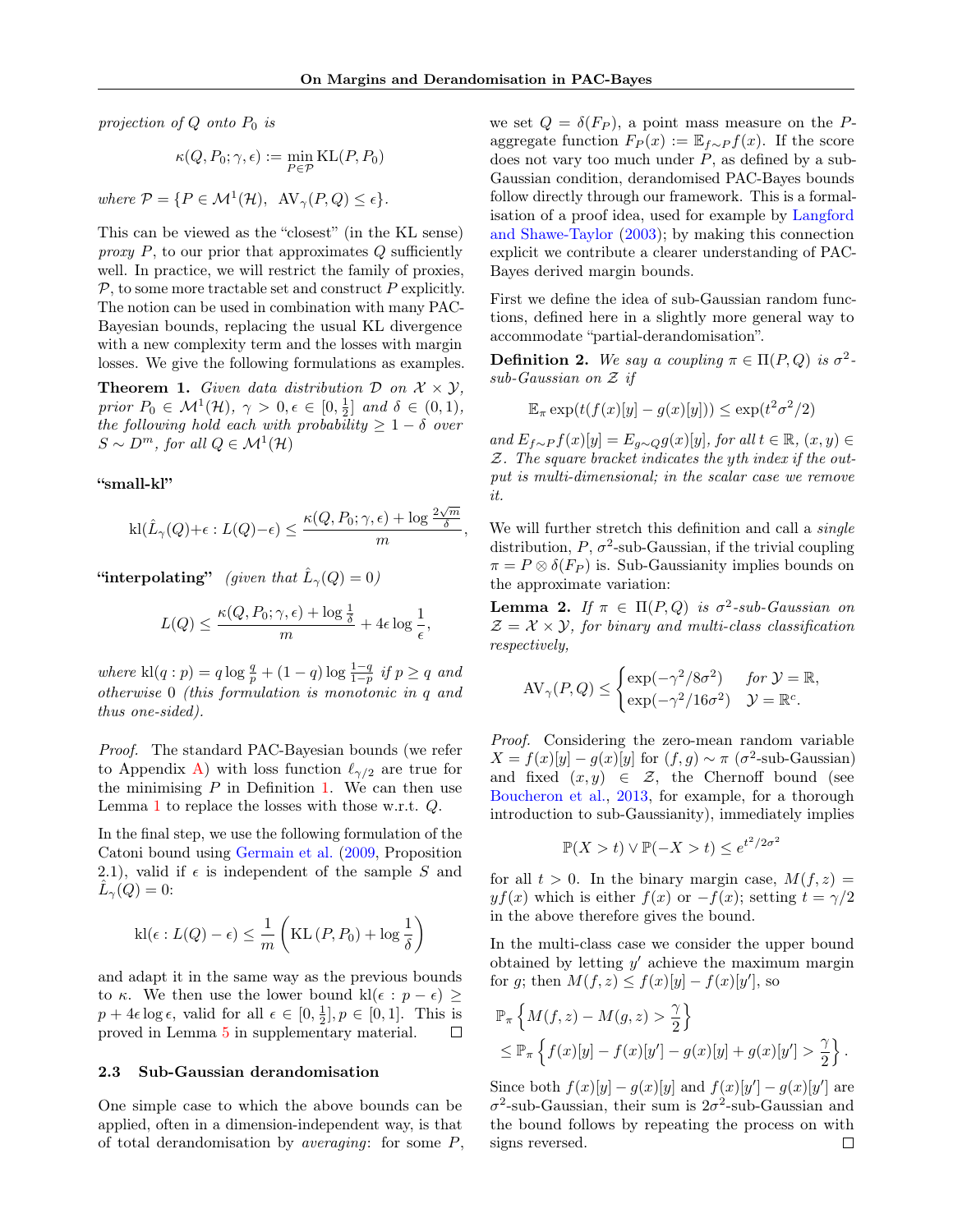Other concentration assumptions. We note that although we only discuss sub-Gaussian concentration, it is possible to require other concentration properties, for example sub-exponential ones; our framework easily accommodates these. Sub-Gaussianity is only the simplest way to ensure such concentration, and we primarily consider it in our later results as it already leads to simple proofs of margin bounds in multiple settings.

#### <span id="page-4-1"></span>2.4 Relation to covering

Here we discuss how our bounds can be used to derive a standard covering approach as a sub-case; we show that this leads to certain problems, which are circumvented by the concentration approach. A further consequence is that covering-based bounds usually lead to "uniform" bounds which are subject to problems discussed in [Nagarajan and Kolter](#page-11-8) [\(2019\)](#page-11-8). All the bounds we provide in later sections are non-uniform and avoid these pitfalls.

By setting  $\epsilon = 0$  with certain choices of prior we can obtain a fairly standard "covering" approach: call  $N_{\gamma}$ a  $\gamma$ -net of H, if for any  $f \in \mathcal{H}$ , there exists  $g \in N_{\gamma}$ such that  $|M(f, z) - M(g, z)| \leq \gamma$  for all  $z \in \mathcal{Z}$ . If we choose a prior supported everywhere on a  $\gamma/2$ -net for H, we can achieve  $AV_{\gamma}(P,Q) = 0$  for any  $Q \in \mathcal{M}_1(\mathcal{H}),$ including Q supported on just a single predictor. The simplest approach chooses  $P_0$  as uniform on these points so that

$$
\kappa(Q, P_0; \gamma, 0) \le \log |N_{\gamma/2}|
$$

where  $|N_{\gamma/2}|$  is the cardinality of the net. A more sophisticated choice of non-uniform prior enables structural risk minimisation-type covering number bounds.

However, such bounds will typically be dependent on the dimension of the parameter space, as demonstrated by the following proposition (proved in Appendix [B\)](#page-12-2) for linear classification. Our bounds in the following sections will avoid this dimension-dependence.

<span id="page-4-3"></span>Theorem 2. Consider binary classification with functions  $f_w = \langle w, x \rangle$  and  $x \in \mathbb{R}^d, ||x||_2 \leq 1$ . For any prior  $P_0$  on weights in  $\mathbb{R}^d$ , there exists a prediction distribution Q supported on  $||w||_2 \leq 1$  such that

$$
\kappa(Q, P_0; \gamma, \epsilon = 0) \ge \Omega(d).
$$

### <span id="page-4-0"></span>3 LINEAR PREDICTION BOUND

Here we demonstrate our framework in action by deriving generalisation bounds for linear predictors. These bounds essentially follow from an initial Gaussian assumption combined with the sharp (sub-Gaussian) concentration of the predictor output around its mean. We hope they can be useful for self-certification in the

low data regime, and for model (or kernel) selection without a validation set.

 $L_2$ -normed linear predictors. This situation has been considered by a large number of papers, from [Bartlett and Shawe-Taylor](#page-9-4) [\(1998,](#page-9-4) Theorem 1.7, using Fat-Shattering) in the fast-rate or interpolating case, to [Bartlett and Mendelson](#page-9-7) [\(2002,](#page-9-7) Theorem 22, using Rademacher complexity) in the "soft-margin" case. [McAllester](#page-11-9) [\(2003\)](#page-11-9) presents alternative bounds in the "soft-margin" case, and is itself an attempt to find a expression for the implicit PAC-Bayesian result of [Langford and Shawe-Taylor](#page-10-4) [\(2003\)](#page-10-4). We give bounds for both cases, through a proof similar to the method of [Langford and Shawe-Taylor](#page-10-4) [\(2003\)](#page-10-4), but using a different base PAC-Bayesian bound which makes solving the interpolating hard-margin scenario of [Bartlett and](#page-9-4) [Shawe-Taylor](#page-9-4) [\(1998\)](#page-9-4) more straightforward.

<span id="page-4-2"></span>Theorem 3. In the binary classification setting with X a Hilbert space with  $||x||_2 \leq R$ , and  $\delta \in (0,1)$ , with probability  $\geq 1 - \delta$  over  $S \sim D^m$ , for all linear predictors  $F_w(x) = \langle w, x \rangle$  with  $||w||_2 \leq 1$  and all  $\gamma > 0$ ("soft-margin"),

$$
L(F_{\mathbf{w}}) \leq \hat{L}_{\gamma}(F_{\mathbf{w}}) + \sqrt{\frac{\hat{L}_{\gamma}(F_{\mathbf{w}}) \cdot \Delta}{m}} + \frac{\Delta + \sqrt{\Delta} + 2}{m},
$$

where we define  $\Delta := 2 \log(2/\delta) + 9(R/\gamma)^2 \log m$ . Additionally, under the same conditions and probability, provided  $\gamma_{\star} = \max\{\gamma > 0 : \hat{L}_{\gamma}(F_w) = 0\}$  exists ("hardmargin"),

$$
L(F_w) \le \frac{8(R/\gamma_*)^2 \log m + \log(1/\delta)}{m}.
$$

*Proof.* Without loss of generality assume  $R = 1$ . To consider a free choice of margin  $\gamma$ , we note the scaling property  $\mathbf{1}{M(F_{\mathbf{w}}, z) \leq \gamma} = \mathbf{1}{M(F_{(\theta/\gamma)\mathbf{w}}, z) \leq \gamma}$  $\theta$ . This suggests approximating the mean predictor  $F_{(\theta/\gamma)\mathbf{w}}$  by the distribution P over functions  $f = \langle \mathbf{u}, \mathbf{x} \rangle$ for  $u \sim \mathcal{N}((\theta/\gamma)w, I)$ . Choosing a data-free prior  $P_0$  of a similar form, but with  $u \sim \mathcal{N}(0, I)$  gives a divergence KL  $(P, P_0) = \frac{1}{2} ||(\theta/\gamma)\mathbf{w}||^2 = \theta^2/2\gamma^2$ .

P is 1-sub-Gaussian, so by Lemma [2,](#page-3-1)  $\text{AV}_{\theta}(P, \delta(F_{(\theta/\gamma)\mathbf{w}})) \leq \exp(-\theta^2/8) = \epsilon$ . Plugging into (the hard-margin) Theorem [1](#page-3-2) we obtain for a fixed  $\hat{\theta}^2 = 8 \log m$  and all  $\gamma_{\star}$  such that  $\hat{L}_{\gamma_{\star}}(F_{\boldsymbol{w}}) = 0$ ,

$$
L(F_w) \le \frac{\theta^2/2\gamma_\star^2 + \log\frac{1}{\delta}}{m} + \frac{1}{2}\theta^2 \exp(-\theta^2/8)
$$
  

$$
\le \frac{4(1 + 1/\gamma_\star^2)\log m + \log\frac{1}{\delta}}{m}.
$$

By the assumptions on  $||w||_2$  and R, we have  $\gamma_{\star} \leq 1$ to prove the second statement.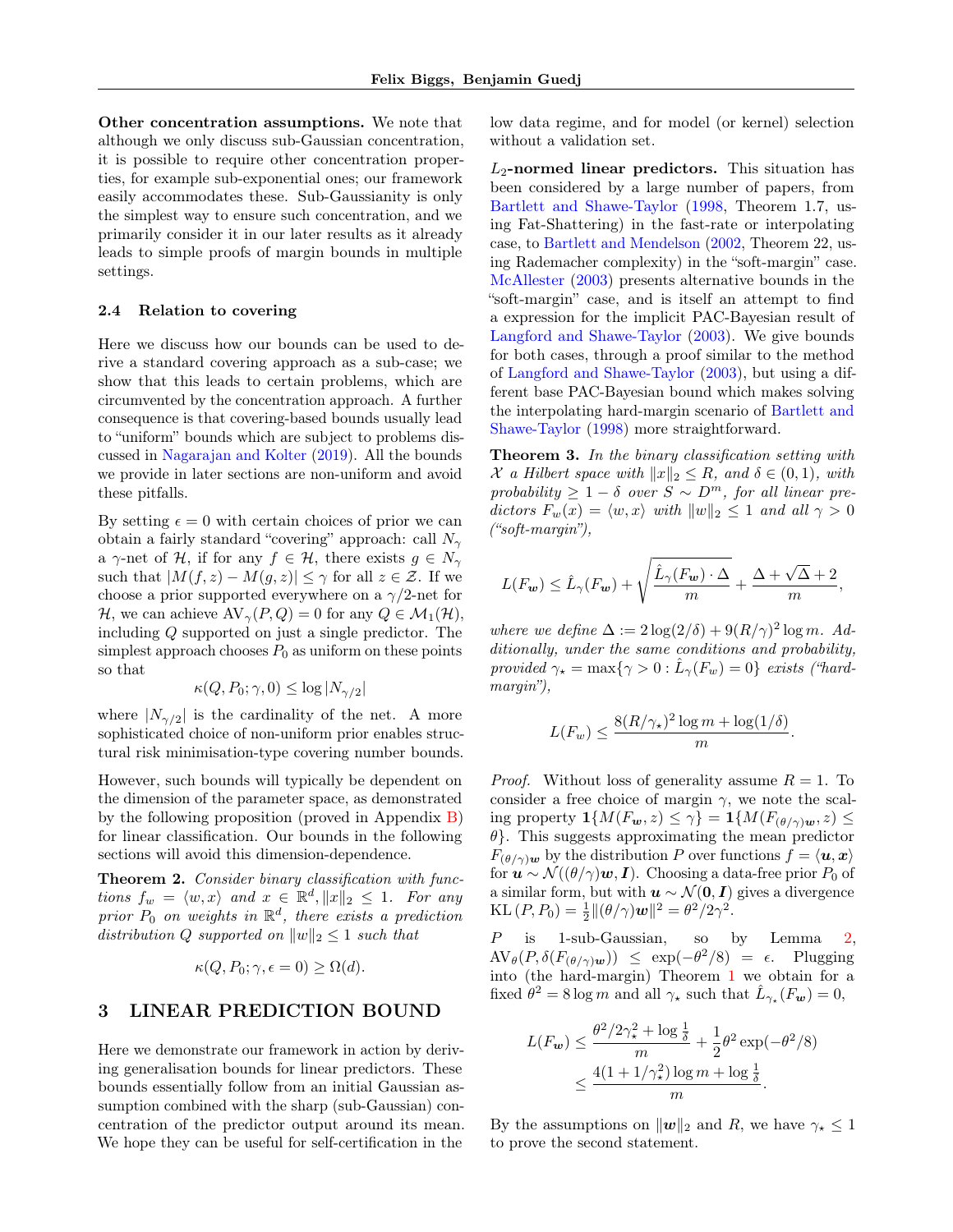Repeating the above but replacing the use of the hardmargin bound with the small-kl formulation in Theo-rem [1](#page-3-2) (and using the vacuity of the bound when  $\gamma > 1$ ), we have the tight bound

$$
kl(\hat{L}_{\gamma} + m^{-1} : L - m^{-1})
$$
  

$$
\leq \frac{1}{m} \left( 4(R/\gamma)^2 \log m + \frac{1}{2} \log m + \log \frac{2}{\delta} \right) \leq \frac{\Delta}{2m} \quad (1)
$$

with probability  $\geq 1 - \delta$ . To relax the above we use the lower bound  $\text{kl}(q:p) \ge (p-q)^2/(2p)$  for  $p > q$ from [McAllester](#page-11-9) [\(2003\)](#page-11-9) to show  $L \leq L_{\gamma} + 2m^{-1} +$  $\sqrt{(\hat{L}_{\gamma}+m^{-1})\cdot\Delta/m}+\Delta/m$  which completes the proof.

In the "hard margin" case Theorem [3](#page-4-2) improves on [Bartlett and Shawe-Taylor](#page-9-4) [\(1998\)](#page-9-4) by a factor of  $O(\log m)$ , matching the lower bound of [Grønlund et al.](#page-10-5) [\(2020,](#page-10-5) Theorem 4). In the "soft-margin" case Theorem [3](#page-4-2) is of the same order as the state-of-the-art bound given by [Grønlund et al.](#page-10-5) [\(2020\)](#page-10-5) but with explicitly stated constants. We emphasise the extreme simplicity of our proof compared to that given for Theorem 2 in [Grønlund et al.](#page-10-5) [\(2020\)](#page-10-5) (in Section 2, p.3-7), and that these are the tightest explicitly-stated bounds for the problem to our knowledge.

Our soft-margin result in Theorem [3](#page-4-2) also improves upon [McAllester](#page-11-9) [\(2003\)](#page-11-9), which is proved via a similar method, but using a different base PAC-Bayes bound that leads to a weaker result. We present our softmargin result in the more straightforward form given by the papers above so these comparisons can be easily made, even though Equation [\(1\)](#page-5-1) is technically tighter. We discuss these differences at length and give full forms of existing results in Appendix [C.](#page-13-0)

We note that the soft-margin formulation of the bound is true universally across  $\gamma > 0$ , allowing the bound can be optimised for  $\gamma$  in  $O(m)$  time. If the margin is large for most examples, we can choose  $\gamma$  so that  $\hat{L}_{\gamma}$ is small and thus the  $\Delta/m$  term (which is of the same order as the hard-margin bound) dominates. Since the minimum margin can be sensitive to outliers, this bound will often be tighter than the hard-margin one.

The margin only appears in the bounds of Theorem [3](#page-4-2) in a "normalised" form,  $\gamma/R$ , otherwise scaling the data would affect the bound. However, we note that the bound can sometimes be decreased by normalising the data (as this maximises the margin for every data point), so we recommend this when using such predictors.

Finally we also acknowledge the result of [Hanneke and](#page-10-8) [Kontorovich](#page-10-8) [\(2021,](#page-10-8) Theorem 1) which gives a algorithm-dependent hard-margin bound specifically for

the SVM output, and eliminates the  $\log m$  factor. This is provably optimal in the algorithm-dependent (as ours is in the general) case, which is shown in [Grønlund](#page-10-5) [et al.](#page-10-5) [\(2020,](#page-10-5) Theorem 5).

<span id="page-5-1"></span> $L_1/L_{\infty}$ -normed linear predictors. Theorem [3](#page-4-2) is a bound under  $L_2$  norms for X and w, applying to situations such as the SVM. For completeness we provide in Appendix [D](#page-14-0) a bound for linear classification under different norm constraints, where the  $L_1$  norm of the weights and  $L_{\infty}$  norm of the features is restricted, as in boosting.

These results are essentially the same as the k-th margin bound of [Gao and Zhou](#page-10-9) [\(2013\)](#page-10-9), or the central result of [Langford and Seeger](#page-10-3) [\(2001\)](#page-10-3), but proved through our framework instead, which we believe provides a unifying perspective. The fundamental proof idea is to approximate our predictor by a randomised, unweighted, sum of features, as originally proposed by [Schapire et al.](#page-11-7) [\(1998\)](#page-11-7); the boundedness of these features leads to sub-Gaussian concentration around their mean, similarly to in Theorem [3.](#page-4-2)

### <span id="page-5-0"></span>4 PARTIAL DERANDOMISATION

Bounds of a similar form to Theorem [3](#page-4-2) can also be used in another interesting situation: where before linear prediction we apply a feature map, as commonly done in the SVM. If  $\phi \in \Phi \subset \{f : \mathcal{X} \to \mathcal{X}^{\dagger}\}\$  (so that  $\mathcal{X}^{\dagger}$ is a Hilbert space and  $X$  an arbitrary set) is the map, our predictor is of the form  $\langle w, \phi(x) \rangle$ . Theorem [3](#page-4-2) then applies with only the modification that  $R$  is a bound on  $\|\phi(x)\|_2$  instead of  $\|x\|_2$ .

In certain cases we may wish to learn these (perhaps randomised) features in parallel with w. In this case the usual PAC-Bayesian analysis would generally fail without making both w and the map  $\phi$  random. The generality of coupling and approximations as outlined in Section [2](#page-1-0) here comes to the fore; we can "partially derandomise" or derandomise w while  $\phi$  is still randomised.

<span id="page-5-2"></span>More formally, let  $Q^{\Phi} \in \mathcal{M}_1(\Phi)$  be a probability measure on feature maps so that the posterior  $Q$  is a distribution on functions of the form  $f(\phi(x))$  for  $\phi \sim Q^{\Phi}$ and deterministic  $f: \mathcal{X}^{\dagger} \to \mathcal{Y}$ . The approximating P distribution can then take the form  $g(\phi'(x))$  for  $g \sim P^g$  and  $\phi' \sim Q^{\Phi}$ , the same random feature map. Provided the  $P<sup>g</sup>$  and  $Q<sup>\Phi</sup>$  distributions are independent, the KL divergence from prior  $P_0$  separates into terms like KL  $(P, P_0) =$ KL  $(P^g, P_0^g) +$ KL  $(Q^{\Phi}, P_0^{\Phi})$ . Using this fact and that such mappings do not affect the sub-Gaussianity of our predictors, we obtain the following results, analagous to Theorem [3,](#page-4-2) but applicable under learned and potentially randomised feature maps.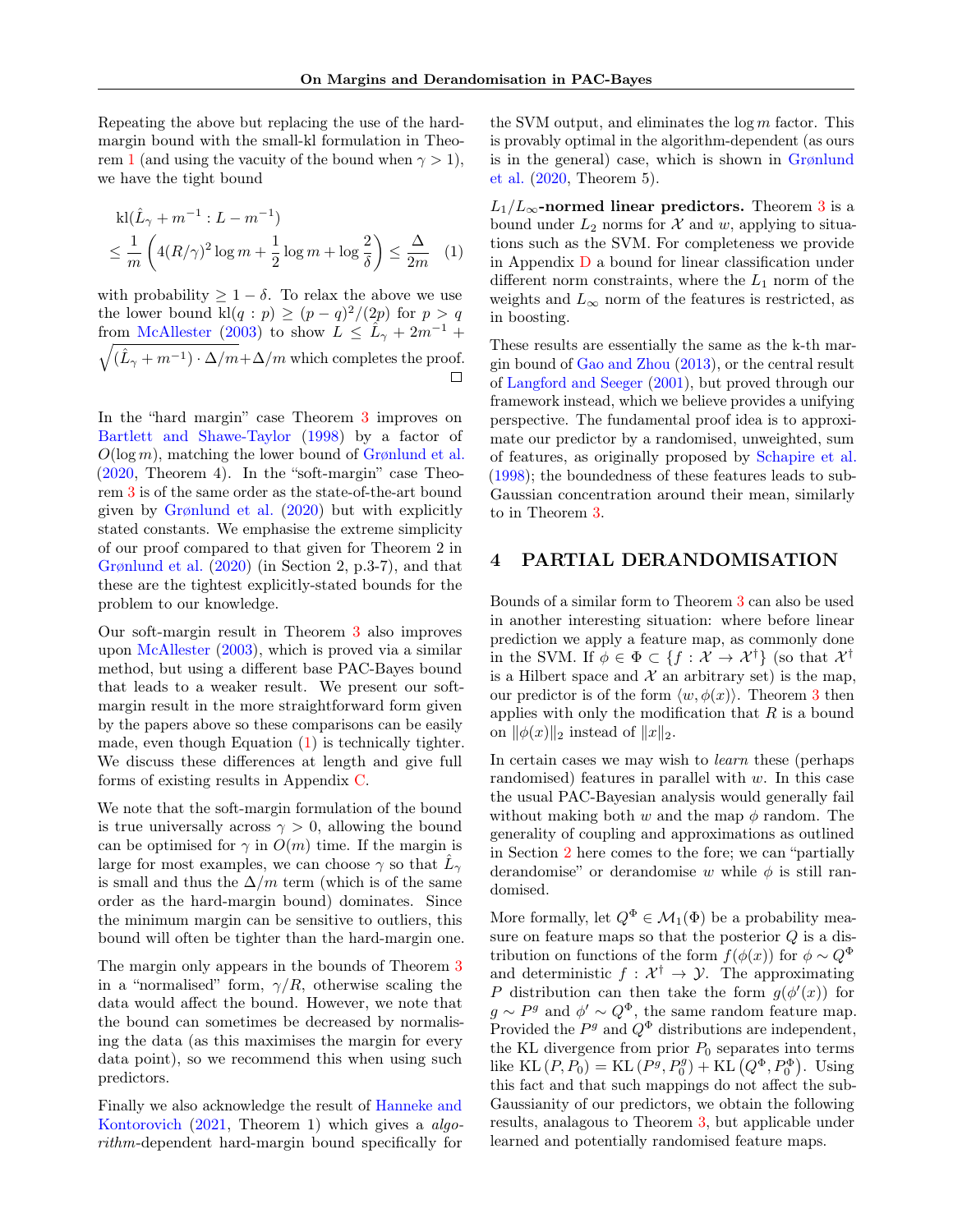Lemma 3. There is a 1-sub-Gaussian coupling between functions defined by  $h(x) = \langle w, \phi(x) \rangle$  and  $h'(x) =$  $\langle w+g, \phi'(x) \rangle$  where  $g \sim \mathcal{N}(\mathbf{0}, \mathbf{I})$  and  $\phi, \phi' \sim Q^{\Phi}$  independent of g, provided  $||\phi||_2 \leq 1$  almost surely  $[Q^{\Phi}]$ .

*Proof.* We use a coupling  $\pi$  such that  $\phi = \phi'$ , so that

$$
\mathbb{E}_{(h,h')\sim\pi} \exp(t(h(x) - h'(x)))
$$
  
= 
$$
\mathbb{E}_g \mathbb{E}_{\phi\sim Q^{\Phi}} \exp(t(\langle w, \phi \rangle - \langle w + g, \phi \rangle))
$$
  
= 
$$
\mathbb{E}_{\phi\sim Q^{\Phi}} \exp(t^2 \|\phi\|_2^2/2) \le \exp(t^2/2)
$$

where we use the moment generating function of a standard multivariate Gaussian.  $\Box$ 

Theorem 4. In the binary classification setting, let  $\Phi$  be a space of bounded functions  $\phi: \mathcal{X} \to \mathcal{X}^{\dagger}$  where  $\mathcal{X}^{\dagger}$  is a Hilbert space with  $\|\phi\|_2 \leq 1$  everywhere. For any prior  $P_0^{\Phi} \in \mathcal{M}_1(\Phi)$  and  $\delta \in (0,1)$ , with probability  $\geq 1-\delta$  over  $S \sim D^m$ , for all prediction distributions Q of the form  $f(x) = \langle w, \phi(x) \rangle$  with  $||w||_2 \leq 1, \phi \sim$  $Q^{\Phi} \in \mathcal{M}_1(\Phi)$ ,

$$
L(Q) \leq \hat{L}_{\gamma}(Q) + \sqrt{\frac{\hat{L}_{\gamma}(F_w) \cdot \Delta}{m}} + \frac{\Delta + \sqrt{\Delta} + 2}{m}
$$

where  $\Delta$  :=  $2\log(2/\delta) + 9(R/\gamma)^2 \log m$  +  $2\,\text{KL}\left(Q^\Phi, P_0^\Phi\right)$  .

(Sketch of proof). Use Lemma  $3$  in the proof of the second part of Theorem [3](#page-4-2) to obtain 1-sub-Gaussianity, adding the extra KL contribution from the feature map.  $\Box$ 

Such a bound (with  $L_1$  norm restrictions) could be used to derandomise the final layer of neural networks with a bounded (e.g. tanh) activation functions on the penultimate layer and randomised weights on the rest of the structure. In the next section we will take this approach further and derandomise the final two layers through margins, which can be straightforwardly used to obtain a bound on one-hidden-layer networks. In conjunction with the above ideas it yields bounds for deep stochastic networks with the final two layers derandomised.

# <span id="page-6-0"></span>5 AVERAGING ONE-HIDDEN-LAYER NETWORKS

In this section we prove generalisation bounds for a one-hidden-layer neural network (possibly with a randomised input feature map) with a slightly unusual erf activation function that looks much like a tanh or other sigmoidal-type function as more com-monly used. This is inspired by the work of [Germain](#page-10-7) [et al.](#page-10-7) [\(2009\)](#page-10-7) and [Letarte et al.](#page-10-0) [\(2019\)](#page-10-0), which consider averaging over the predictions of functions like  $f_w : \mathbb{R}^d \to \mathbb{R}, x \mapsto \text{sign}(w \cdot x)$ , where  $w \sim \mathcal{N}(u, I)$ , giving "aggregated" prediction functions of the form

<span id="page-6-2"></span>
$$
F(x) = \mathbb{E}_{w \sim \mathcal{N}(u, I)} \operatorname{sign}(w \cdot x) = \operatorname{erf}(u \cdot x / \sqrt{2} ||x||_2). (2)
$$

With a clever choice of weight distribution, we can combine the sub-Gaussian concentration of the bounded sign function with its tractable average to get bounds for one-hidden layer networks.

Definition 3. Single Hidden Erf Layer (SHEL) Network: Given  $V \in \mathbb{R}^{c \times K}$  and  $U \in \mathbb{R}^{K \times d}$ , this is the neural network  $F : d \rightarrow c$  defined by

<span id="page-6-1"></span>
$$
F_{U,V}(x) = V \operatorname{erf}\left(\frac{Ux}{\sqrt{2}||x||_2}\right) \tag{3}
$$

where the erf activation function is applied elementwise. We also consider the "binary" case, where  $V$  is a vector,  $v \in \mathbb{R}^K$ .

The generalisation bound for this depends on a set of prior parameters (or "random features"),  $U_0$ , chosen independently of the training data, for example the initialisation of the network (this choice has been extensively discussed in the literature, beginning with [Dziugaite and Roy,](#page-9-0) [2017\)](#page-9-0).

<span id="page-6-3"></span>**Theorem 5.** Fix prior parameters  $U^0 \in \mathbb{R}^{K \times d}$  and  $\delta \in (0,1)$ . With probability  $\geq 1-\delta$  over  $S \sim \mathcal{D}^m$ ,  $L(F_{U,V})$  is upper bounded by

$$
\hat{L}_{\gamma}(F_{U,V}) + \tilde{O}\left(\frac{\sqrt{K}}{\gamma\sqrt{m}}\left(V_{\infty}||U - U^{0}||_{F} + ||V||_{F}\right)\right),\,
$$

for any margin  $\gamma > 0$  and any prediction function  $F_{U,V}$ specified as in Equation  $(3)$  with parameters  $U, V,$  and  $V_{\infty} := \max_{ij} |V_{ij}|$ . A full (tighter) expression with constants is given in the proof in Appendix [E.](#page-15-0)

Remark. At first glance this bound might appear to grow with width, since although the norm terms are usually seen to be roughly constant under increasing usually seen to be roughly constant under increasing  $K$ , the  $\sqrt{K}$  term is obviously not. However, this is not necessarily true: the range of the network (and thus maximum margin) is bounded by  $KV_{\infty}$ , so provided the margin per-unit  $(\gamma/K)$  for the  $\gamma$  used in the bound) remains constant, the bound would actually decrease with K.

To emphasise this, we note that the above bound is unchanged under two simple transformations, which ensures dimensional consistency (if it were not, we could perform these operations to obtain a possibly arbitrarily tight bound). (1) Scale  $V$ ; the bound and norm term exactly cancel since we can scale  $\gamma$  by the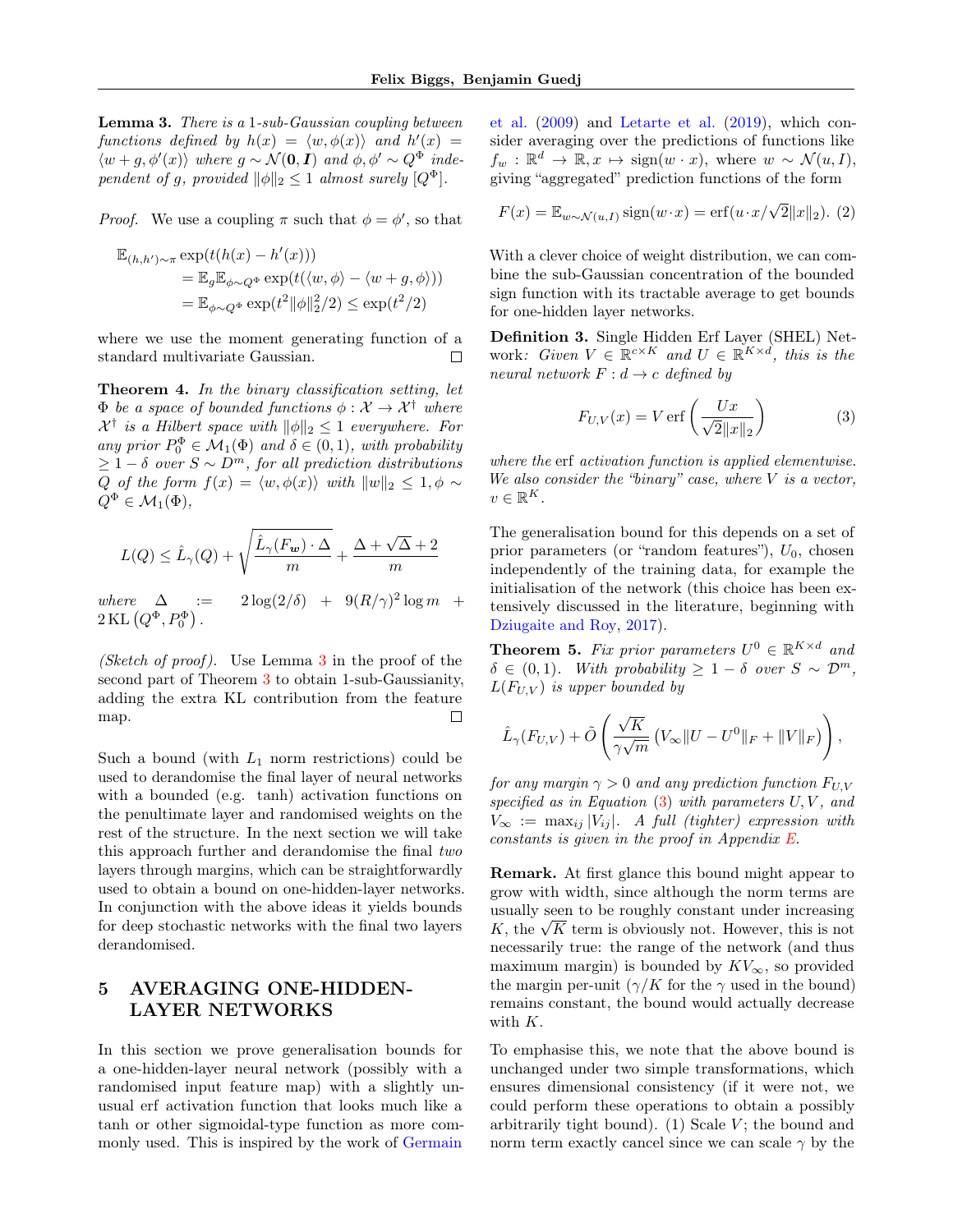same amount and obtain the same empirical margin loss. (2) Double the width of network, with exact copies of weights in the copy: we can again double  $\gamma$  for a fixed margin loss, while the squared norms also double.

Proof outline. The central idea underlying the proof is the construction of a stochastic neural network with Equation  $(3)$  as its average. We replace the normal distribution of Equation [\(2\)](#page-6-2) with a mixture of isotropic Gaussians: if the mixture weights are uniform and their means are given by the columns of  $U$  (notated as the set  $\{U_{1; \dots}, \dots, U_{K; \cdot}\}\)$ , we note that

$$
\mathbb{E}_{i \sim \text{Unif}(K), w \sim \mathcal{N}(U_{i,:}, I)} \text{sign}(w \cdot x) = \frac{K}{\sum_{k=1}^{K} \text{erf}\left(\frac{U_{k,:} \cdot x}{\sqrt{2} \|x\|_2}\right)} \quad (4)
$$

which is directly proportional to one of the output components of the SHEL network  $F$ . To obtain the final layer weights we multiply the sign by a random vector r supported on  $\{+1, -1\}^c$  and re-scale everything to fit the scale of the SHEL network.

We note that the function  $f(x) = sign(w \cdot x)$  is also sub-Gaussian (for any distribution on  $w$ ) as it is a bounded random variable for any fixed z. To obtain control over the constant and thus  $\epsilon$ , we average over a number of copies of the network, an approach inspired by the approach of [Schapire et al.](#page-11-7) [\(1998\)](#page-11-7) or [Langford](#page-10-3) [and Seeger](#page-10-3) [\(2001\)](#page-10-3), but for a hidden-layer network. Combination with Theorem [1,](#page-3-2) careful bounding of the KL divergence of such hierarchical distributions, and a union bound over margin values completes the proof.

Generalisation to bounded functions. We note that in the proof of Theorem [5](#page-6-3) we can replace the sign activation functions used in the proxy function distribution by any bounded activations, for example sigmoid. Indeed, any feature map which is bounded and independent from the final layer is possible. The caveat is that the obtained networks have modified activation functions which may not be analytically tractable.

Partial derandomisation. A more straightforward extension to deep networks follows through the partial derandomisation framework discussed in Section [4;](#page-5-0) the boundedness of the activation then means the theorem and proof hold with only slight modification. A simple way to do this is to "stack" our SHEL network on top of a ReLU network with Gaussian weights, adding only a small KL contribution to the bound; this is discussed further in Appendix [G.](#page-18-0)

This is interesting because it enables empirical comparisons with deeper networks on more complex datasets without severe overfitting, which we hope can form a stepping stone between totally-randomised PAC-Bayesian bounds and non-random margin bounds, while helping in the understanding of one-hidden-layer network generalisation. This provides a middle ground between a series of works obtaining bounds for stochastic neural networks such as [Dziugaite and Roy](#page-9-0) [\(2017\)](#page-9-0), and those providing margin bounds for non-stochastic DNNs, such as (in a PAC-Bayesian context) [Neyshabur](#page-11-0) [et al.](#page-11-0) [\(2018\)](#page-11-0).

Empirical evaluation. Although the main contribution of this paper is in the refinement of methods for proving PAC-Bayes margin bounds, in Appendix [G](#page-18-0) we also make some empirical evaluations of Theorem [5,](#page-6-3) and a partially derandomised generalisation of it. Since these bounds were in general vacuous, we adopt the procedures of [Jiang et al.](#page-10-10) [\(2020\)](#page-10-10) and [Dziugaite et al.](#page-10-11) [\(2020\)](#page-10-11) to compare such bounds; training to a fixed crossentropy of 0.3 and setting margin loss  $\hat{L}_{\gamma}(F) = 0.2$ , we examine changes in the big-O complexity measure in Theorem [5](#page-6-3) versus generalisation error under different hyperparameter changes. Our complexity measure is predictive under training set size changes and somewhat predictive under learning rate changes, but like most such measures [\(Dziugaite et al.,](#page-10-11) [2020\)](#page-10-11), it is not predictive under changes of width, implying the perunit margin decreases significantly with width. We interpret this as follows: at initialisation  $u_i \cdot x \sim d^{-\frac{1}{2}}$ is small, so if weights stay near their initialisation (as is usual for wider networks trained by SGD), units are less saturated and the per-unit margin decreases. This is avoided in lower dimensions or by scaling up the weight initialisations with  $d$ , but as this is further from the typical SGD training scenario we avoid this.

Optimisation of the prior. We have in the above empirical evaluation neglected to utilise optimised datadependent priors (as initiated by [Ambroladze et al.,](#page-9-8) [2006;](#page-9-8) [Parrado-Hernández et al.,](#page-11-10) [2012\)](#page-11-10), which has been demonstrated to vastly tighten bounds in the case of neural networks due to the stability of training. These ideas have been heavily used in recent papers for neural networks [\(Dziugaite et al.,](#page-10-12) [2021,](#page-10-12) for example) and were found to significantly improve the actual bound values in preliminary experiments, in some cases leading to non-vacuous (although loose) results. As our focus is more on the theoretical side of providing a method to prove margin bounds, we decided to focus on the data-independent case for simplicity.

Related Work. Here we mention previous work [\(Letarte et al.,](#page-10-0) [2019;](#page-10-0) [Biggs and Guedj,](#page-9-9) [2021\)](#page-9-9) on PAC-Bayesian neural networks with erf activations, as well as a wide range of results obtaining generalisation bounds for neural networks, in particular [Neyshabur et al.](#page-11-11) [\(2019\)](#page-11-11) which focuses specifically on one-hidden-layer networks. [Banerjee et al.](#page-9-10) [\(2020\)](#page-9-10) uses similar methods to ours by looking at Gaussian perturbations to the weights of a deep ReLU network, but their bound relies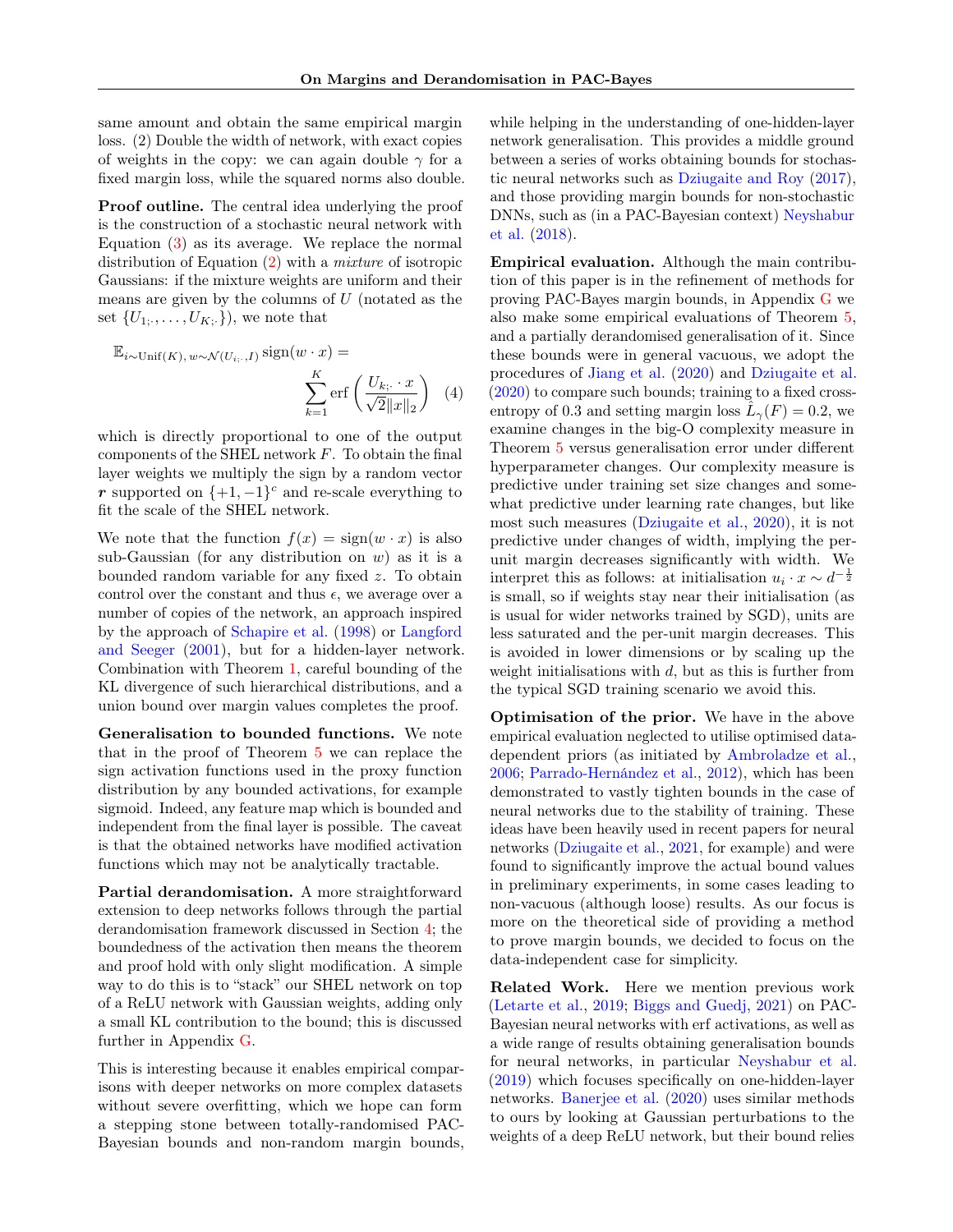on the strong assumption of bounds on the Hessian and gradients of the network across weight values, and as formulated is not evaluable nor decreases with m.

We also highlight an interesting connection to a strand of work [\(Kristiadi et al.,](#page-10-13) [2020;](#page-10-13) [Daxberger et al.,](#page-9-11) [2021\)](#page-9-11) in the Bayesian neural network literature, where networks involving only some randomised weights (effectively, partially-derandomised networks) were found to offer many of the benefits of more general networks while offering considerable computational saving.

# <span id="page-8-0"></span>6 BEYOND TWO LAYERS

Finally, we give a bound for deep feed-forward ReLU networks, similar in form and proof to that given by [Neyshabur et al.](#page-11-0) [\(2018\)](#page-11-0). Although the new result shares the same shortcomings (as discussed in, for example, [Dziugaite et al.,](#page-10-11) [2020\)](#page-10-11), we hope our simplified proof and unifying perspective will help clear the way for future improvements.

The new bound also replaces a factor of d, the number of The new bound also replaces a lactor of  $a$ , the number of layers, with one of  $\sqrt{\log m}$ , while the proof is simplified by merely requiring  $AV_{\gamma} \in O(m^{-1})$  rather than  $AV_{\gamma} =$ 0 as in the original. Bounding this term for simple Gaussian weights with the same perturbation bound as their proof, gives a simple form for KL divergence. Combination with Theorem [1](#page-3-2) and a cover of different weight variances and margins completes the proof, given in Appendix [F.](#page-17-0)

<span id="page-8-2"></span>**Theorem 6.** Let  $F: \mathcal{X} \to \mathbb{R}^c$  on  $\mathcal{X} = \{x \in \mathbb{R}^d :$  $||x||_2 ≤ R$  be a fully-connected, feed-forward ReLU neural network with d layers and no more than h units per layer. For fixed  $\delta \in (0,1), W_{\star} > 0$  and prior weight matrices  $\{W_i^0\}_{i=1}^d$ , with probability at least  $1-\delta$  for all such networks F with weight spectral norms  $||W_i||_2 \leq$  $W_{\star}$  for all i, and  $\theta > 0$ ,  $L(F)$  is upper bounded by

$$
\hat{L}_{\theta}(F) + O\left(\sqrt{\frac{hr^2\log(mdh)}{\theta^2m}} \cdot \sum_{i=1}^d \frac{||W_i - W_i^0||_F^2}{||W_i||_2^2} + \frac{A}{m}\right)
$$

where  $r := R \prod_{i=1}^d \|W_i\|_2$  is an upper bound on the range of network, and  $A := \log \frac{1}{\delta} + d \log \log W_{\star}$ .

Remark. A second difference between Theorem [6](#page-8-2) and the bound of [Neyshabur et al.](#page-11-0) [\(2018\)](#page-11-0) is the appearance of the prior matrices (to bring the bound into line with others which often set these to the initialisation) and the norm bound  $W_{\star}$ . This  $W_{\star}$  term arises from these prior matrices and can be eliminated if the prior matrices are set to zero, since re-scaling the weights and margins will then not affect the bound (due to the positive homogeneity of the ReLU,  $||W_i||_2/\theta = ||\tilde{W}_i||_2/\tilde{\theta}$ and  $\|W_i\|_F / \|W\|_2 = \|\tilde{W}_i\|_F / \|\tilde{W}\|_2$  for re-scaled  $\tilde{W}_i$ and  $\theta$ ).

# <span id="page-8-1"></span>7 CONCLUSION

In this work we have provided a unified framework for derandomising PAC-Bayes bounds using margins. In particular this leads to new bounds or greatly simplified proofs for a variety of settings. It also enables the novel idea of partial-derandomisation, which provides a halfway house for estimators which cannot be so easily derandomised.

Specifically: we provided in Theorem [3](#page-4-2) bounds for  $L_2$ -regularised linear classification which improve upon classical results and match the state-of-the-art order given in [Grønlund et al.](#page-10-5) [\(2020\)](#page-10-5) while providing explicit (and small) constants as well as a considerably simplified proof. In Section [4](#page-5-0) we extended this result to the novel situation where we are simultaneously learning a (randomised) feature map. We then gave further bounds in Theorem [5](#page-6-3) for the novel setting of singlehidden-erf-layer (SHEL) networks, as well as a bound in Theorem [6](#page-8-2) that improves slightly on [Neyshabur](#page-11-0) [et al.](#page-11-0) [\(2018,](#page-11-0) Theorem 1). We feel that SHEL networks have much potential as a setting to explore margin bounds for deterministic neural networks—matching contemporary practice—through improved concentration techniques and priors.

Although we recognise that our final results for linear prediction and deep ReLU networks are relatively small improvements on existing results, we believe our radically simplified proofs and explicit link of derandomisation to concentration (a link which has been occasionally used implicitly in proofs in the literature) are significant and novel contributions to a difficult and central problem in their own right. We show in Section [2.4](#page-4-1) how reducing PAC-Bayes derandomisation to a covering approach leads to a sub-optimal dependence on the dimension, which is observed in some prior results such as the prior ReLU bound [\(Neyshabur](#page-11-0) [et al.,](#page-11-0) [2018\)](#page-11-0). We believe that by highlighting this issue we point the way forward to further simplifications and improvements, and hope the machine learning and statistics community will leverage these tools going forward.

Similarly, we feel that a major implication of our work is to show that for non-vacuous neural network margin bounds, we need tighter bounds on the concentration properties of networks. Networks are observed to be quite robust to perturbation in practice, far better than the Lipschitz constant-dependent bounds of our Theorem [6](#page-8-2) and [Neyshabur et al.](#page-11-11) [\(2019\)](#page-11-11) would suggest. Tighter concentration bounds would immediately lead to improved margin bounds through our framework and would represent a major contribution to contemporary statistical learning theory.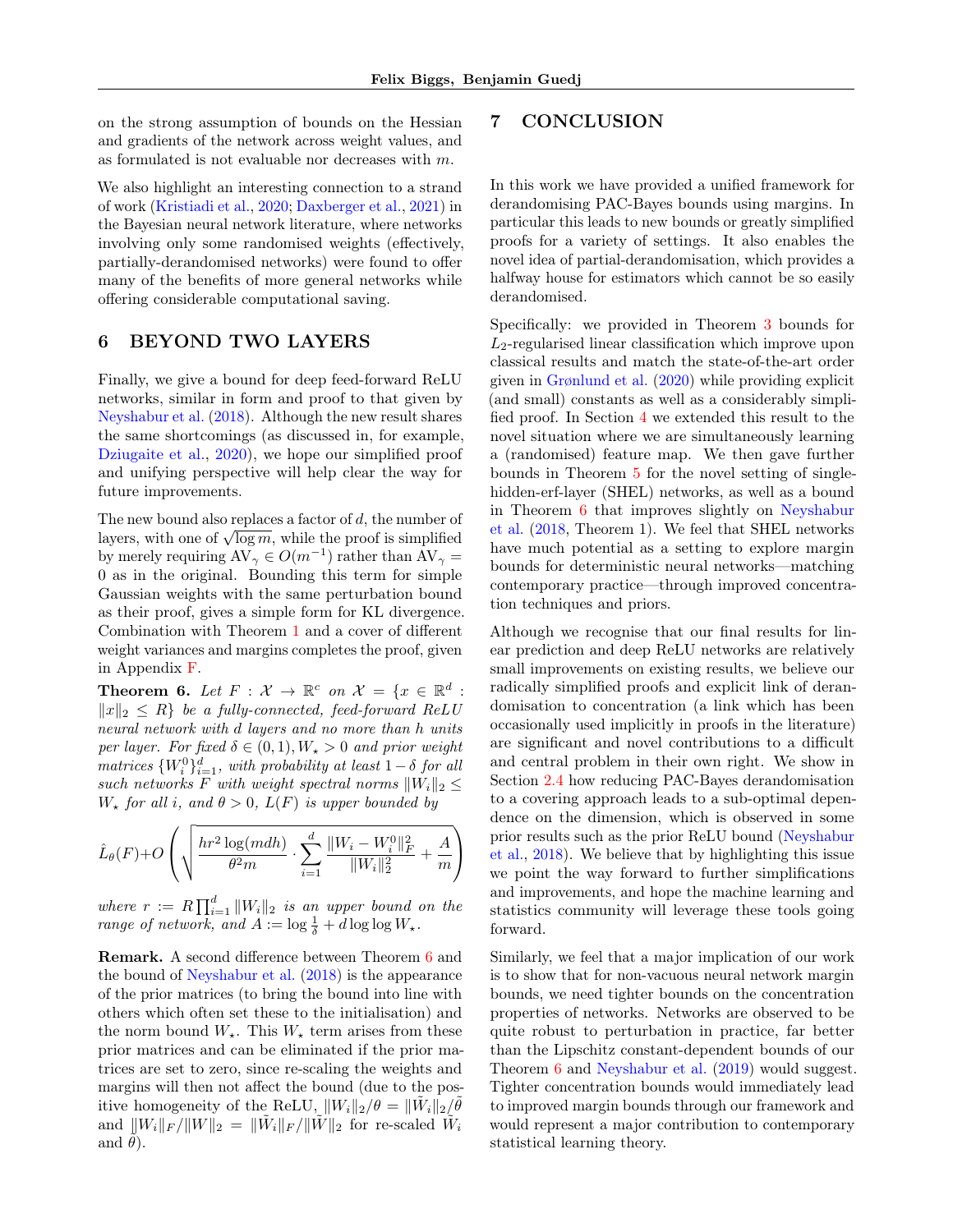#### Acknowledgements

We warmly thank all reviewers and the area chair for their insightful feedback which improved the quality of our presentation. Felix Biggs gratefully acknowledges the support of the CDT for Foundational Artificial Intelligence through UKRI grant EP/S021566/1. Benjamin Guedj acknowledges partial support by the U.S. Army Research Laboratory and the U.S. Army Research Office, and by the U.K. Ministry of Defence and the U.K. Engineering and Physical Sciences Research Council (EPSRC) under grant number EP/R013616/1; Benjamin Guedj also acknowledges partial support from the French National Agency for Research, grants ANR-18-CE40-0016-01 and ANR- 18-CE23-0015-02.

### References

- <span id="page-9-12"></span>Martín Abadi, Ashish Agarwal, Paul Barham, Eugene Brevdo, Zhifeng Chen, Craig Citro, Greg S. Corrado, Andy Davis, Jeffrey Dean, Matthieu Devin, Sanjay Ghemawat, Ian Goodfellow, Andrew Harp, Geoffrey Irving, Michael Isard, Yangqing Jia, Rafal Jozefowicz, Lukasz Kaiser, Manjunath Kudlur, Josh Levenberg, Dandelion Mané, Rajat Monga, Sherry Moore, Derek Murray, Chris Olah, Mike Schuster, Jonathon Shlens, Benoit Steiner, Ilya Sutskever, Kunal Talwar, Paul Tucker, Vincent Vanhoucke, Vijay Vasudevan, Fernanda Viégas, Oriol Vinyals, Pete Warden, Martin Wattenberg, Martin Wicke, Yuan Yu, and Xiaoqiang Zheng. TensorFlow: Large-scale machine learning on heterogeneous systems, 2015. URL <https://www.tensorflow.org/>. Software available from tensorflow.org.
- <span id="page-9-5"></span>Pierre Alquier and Gérard Biau. Sparse single-index model. Journal of Machine Learning Research, 14: 243–280, 2013.
- <span id="page-9-8"></span>Amiran Ambroladze, Emilio Parrado-Hernández, and John Shawe-Taylor. Tighter pac-bayes bounds. In Bernhard Schölkopf, John C. Platt, and Thomas Hofmann, editors, Advances in Neural Information Processing Systems 19, Proceedings of the Twentieth Annual Conference on Neural Information Processing Systems, Vancouver, British Columbia, Canada, December 4-7, 2006, pages 9–16. MIT Press, 2006. URL [https:](https://proceedings.neurips.cc/paper/2006/hash/3f5ee243547dee91fbd053c1c4a845aa-Abstract.html) [//proceedings.neurips.cc/paper/2006/hash/](https://proceedings.neurips.cc/paper/2006/hash/3f5ee243547dee91fbd053c1c4a845aa-Abstract.html) [3f5ee243547dee91fbd053c1c4a845aa-Abstract.](https://proceedings.neurips.cc/paper/2006/hash/3f5ee243547dee91fbd053c1c4a845aa-Abstract.html) [html](https://proceedings.neurips.cc/paper/2006/hash/3f5ee243547dee91fbd053c1c4a845aa-Abstract.html).
- <span id="page-9-10"></span>Arindam Banerjee, Tiancong Chen, and Yingxue Zhou. De-randomized pac-bayes margin bounds: Applications to non-convex and non-smooth predictors. CoRR, abs/2002.09956, 2020. URL [https://arxiv.](https://arxiv.org/abs/2002.09956) [org/abs/2002.09956](https://arxiv.org/abs/2002.09956).

<span id="page-9-4"></span>Peter Bartlett and John Shawe-Taylor. Generalization

performance of support vector machines and other pattern classifiers. In Bernard Schölkopf, Christopher J C Burges, and Alexander J Smola, editors, Advances in Kernel Methods - Support Vector Learning. MIT Press, Cambridge, USA, 1998.

- <span id="page-9-7"></span>Peter L Bartlett and Shahar Mendelson. Rademacher and Gaussian complexities: Risk bounds and structural results. Journal of Machine Learning Research, 3:463–482, 2002.
- <span id="page-9-9"></span>Felix Biggs and Benjamin Guedj. Differentiable pac–bayes objectives with partially aggregated neural networks. Entropy, 23(10), 2021. ISSN 1099-4300. doi: 10.3390/e23101280. URL [https://www.mdpi.](https://www.mdpi.com/1099-4300/23/10/1280) [com/1099-4300/23/10/1280](https://www.mdpi.com/1099-4300/23/10/1280).
- <span id="page-9-6"></span>Stéphane Boucheron, Gábor Lugosi, and Pascal Massart. Concentration Inequalities - A Nonasymptotic Theory of Independence. Oxford University Press, 2013. ISBN 978-0-19-953525- 5. doi: 10.1093/acprof:oso/9780199535255.001. 0001. URL [https://doi.org/10.1093/acprof:](https://doi.org/10.1093/acprof:oso/9780199535255.001.0001) [oso/9780199535255.001.0001](https://doi.org/10.1093/acprof:oso/9780199535255.001.0001).
- <span id="page-9-2"></span>Olivier Catoni. PAC-Bayesian Supervised Classification: The Thermodynamics of Statistical Learning. Institute of Mathematical Statistics lecture notes-monograph series. Institute of Mathematical Statistics, 2007. ISBN 9780940600720. URL [https:](https://books.google.fr/books?id=acnaAAAAMAAJ) [//books.google.fr/books?id=acnaAAAAMAAJ](https://books.google.fr/books?id=acnaAAAAMAAJ).
- <span id="page-9-3"></span>Corinna Cortes and Vladimir Vapnik. Support-vector networks. Mach. Learn., 20(3):273–297, 1995. doi: 10.1007/BF00994018. URL [https://doi.org/10.](https://doi.org/10.1007/BF00994018) [1007/BF00994018](https://doi.org/10.1007/BF00994018).
- <span id="page-9-11"></span>Erik A. Daxberger, Eric T. Nalisnick, James Urquhart Allingham, Javier Antorán, and José Miguel Hernández-Lobato. Bayesian deep learning via subnetwork inference. In Marina Meila and Tong Zhang, editors, Proceedings of the 38th International Conference on Machine Learning, ICML 2021, 18-24 July 2021, Virtual Event, volume 139 of Proceedings of Machine Learning Research, pages 2510– 2521. PMLR, 2021. URL [http://proceedings.mlr.](http://proceedings.mlr.press/v139/daxberger21a.html) [press/v139/daxberger21a.html](http://proceedings.mlr.press/v139/daxberger21a.html).
- <span id="page-9-0"></span>Gintare Karolina Dziugaite and Daniel M Roy. Computing nonvacuous generalization bounds for deep (stochastic) neural networks with many more parameters than training data. Conference on Uncertainty in Artificial Intelligence 33., 2017.
- <span id="page-9-1"></span>Gintare Karolina Dziugaite and Daniel M. Roy. Data-dependent PAC-Bayes priors via differential privacy. In Samy Bengio, Hanna M. Wallach, Hugo Larochelle, Kristen Grauman, Nicolò Cesa-Bianchi, and Roman Garnett, editors, Advances in Neural Information Processing Systems 31: Annual Conference on Neural Information Processing Systems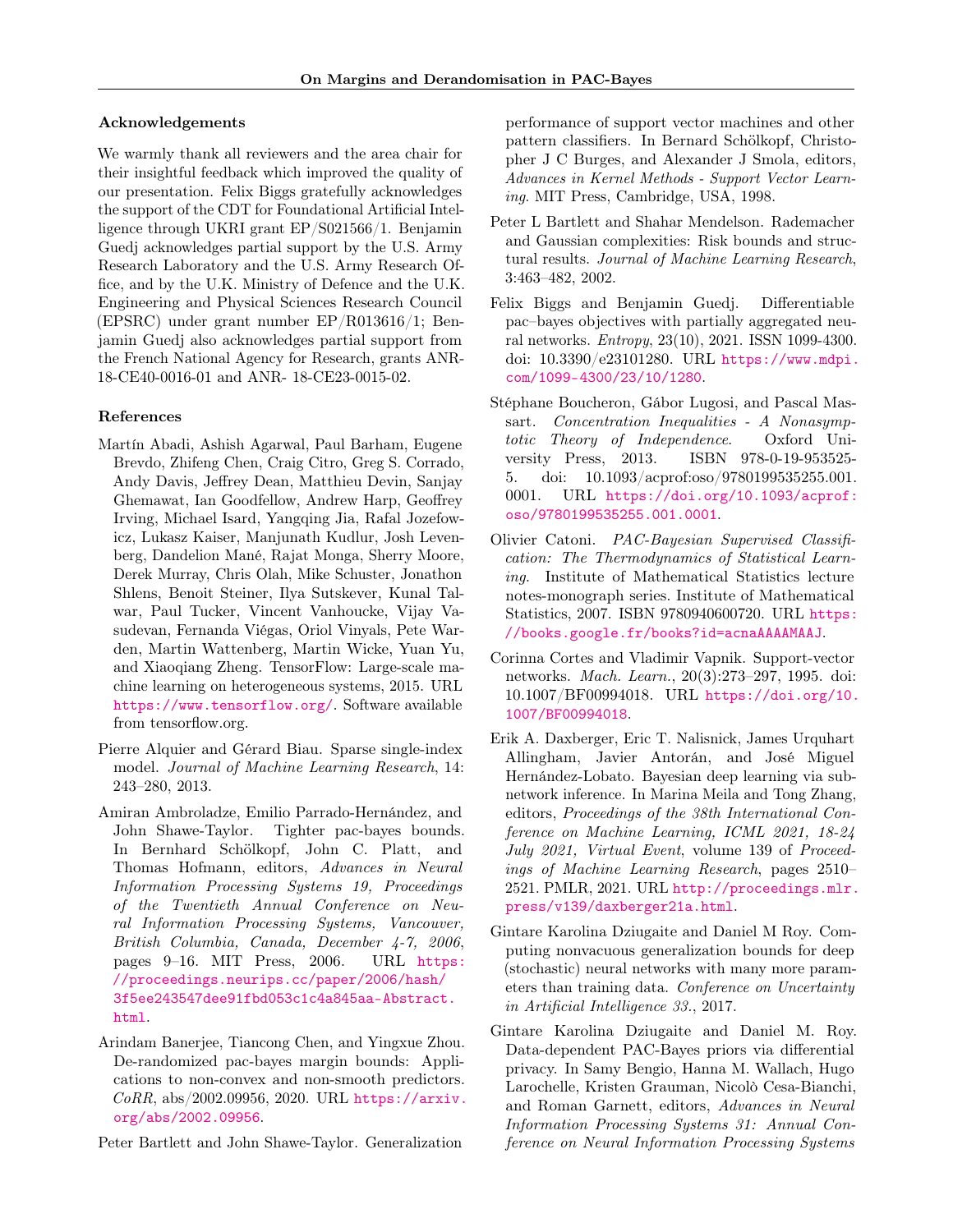2018, NeurIPS 2018, December 3-8, 2018, Montréal, Canada, pages 8440–8450, 2018. URL [https:](https://proceedings.neurips.cc/paper/2018/hash/9a0ee0a9e7a42d2d69b8f86b3a0756b1-Abstract.html) [//proceedings.neurips.cc/paper/2018/hash/](https://proceedings.neurips.cc/paper/2018/hash/9a0ee0a9e7a42d2d69b8f86b3a0756b1-Abstract.html) [9a0ee0a9e7a42d2d69b8f86b3a0756b1-Abstract.](https://proceedings.neurips.cc/paper/2018/hash/9a0ee0a9e7a42d2d69b8f86b3a0756b1-Abstract.html) [html](https://proceedings.neurips.cc/paper/2018/hash/9a0ee0a9e7a42d2d69b8f86b3a0756b1-Abstract.html).

- <span id="page-10-11"></span>Gintare Karolina Dziugaite, Alexandre Drouin, Brady Neal, Nitarshan Rajkumar, Ethan Caballero, Linbo Wang, Ioannis Mitliagkas, and Daniel M. Roy. In search of robust measures of generalization. In Hugo Larochelle, Marc'Aurelio Ranzato, Raia Hadsell, Maria-Florina Balcan, and Hsuan-Tien Lin, editors, Advances in Neural Information Processing Systems 33: Annual Conference on Neural Information Processing Systems 2020, NeurIPS 2020, December 6-12, 2020, virtual, 2020. URL [https:](https://proceedings.neurips.cc/paper/2020/hash/86d7c8a08b4aaa1bc7c599473f5dddda-Abstract.html) [//proceedings.neurips.cc/paper/2020/hash/](https://proceedings.neurips.cc/paper/2020/hash/86d7c8a08b4aaa1bc7c599473f5dddda-Abstract.html) [86d7c8a08b4aaa1bc7c599473f5dddda-Abstract.](https://proceedings.neurips.cc/paper/2020/hash/86d7c8a08b4aaa1bc7c599473f5dddda-Abstract.html) [html](https://proceedings.neurips.cc/paper/2020/hash/86d7c8a08b4aaa1bc7c599473f5dddda-Abstract.html).
- <span id="page-10-12"></span>Gintare Karolina Dziugaite, Kyle Hsu, Waseem Gharbieh, Gabriel Arpino, and Daniel Roy. On the role of data in pac-bayes. In Arindam Banerjee and Kenji Fukumizu, editors, The 24th International Conference on Artificial Intelligence and Statistics, AISTATS 2021, April 13-15, 2021, Virtual Event, volume 130 of Proceedings of Machine Learning Research, pages 604–612. PMLR, 2021. URL [http://proceedings.mlr.press/](http://proceedings.mlr.press/v130/karolina-dziugaite21a.html) [v130/karolina-dziugaite21a.html](http://proceedings.mlr.press/v130/karolina-dziugaite21a.html).
- <span id="page-10-1"></span>Pierre Foret, Ariel Kleiner, Hossein Mobahi, and Behnam Neyshabur. Sharpness-aware minimization for efficiently improving generalization. In 9th International Conference on Learning Representations, ICLR 2021, Virtual Event, Austria, May 3-7, 2021. OpenReview.net, 2021. URL [https:](https://openreview.net/forum?id=6Tm1mposlrM) [//openreview.net/forum?id=6Tm1mposlrM](https://openreview.net/forum?id=6Tm1mposlrM).
- <span id="page-10-9"></span>Wei Gao and Zhi-Hua Zhou. On the doubt about margin explanation of boosting. Artif. Intell., 203:1–18, 2013. doi: 10.1016/j.artint.2013.07.002. URL [https:](https://doi.org/10.1016/j.artint.2013.07.002) [//doi.org/10.1016/j.artint.2013.07.002](https://doi.org/10.1016/j.artint.2013.07.002).
- <span id="page-10-7"></span>Pascal Germain, Alexandre Lacasse, François Laviolette, and Mario Marchand. PAC-Bayesian learning of linear classifiers. In Proceedings of the 26th Annual International Conference on Machine Learning - ICML '09, pages 1–8, Montreal, Quebec, Canada, 2009. ACM Press. ISBN 978-1-60558-516-1. doi: 10.1145/1553374.1553419.
- <span id="page-10-5"></span>Allan Grønlund, Lior Kamma, and Kasper Green Larsen. Near-tight margin-based generalization bounds for support vector machines. In Proceedings of the 37th International Conference on Machine Learning, ICML 2020, 13-18 July 2020, Virtual Event, volume 119 of Proceedings of Machine Learning Research, pages 3779–3788. PMLR,

2020. URL [http://proceedings.mlr.press/](http://proceedings.mlr.press/v119/gronlund20a.html) [v119/gronlund20a.html](http://proceedings.mlr.press/v119/gronlund20a.html).

- <span id="page-10-2"></span>Benjamin Guedj. A Primer on PAC-Bayesian Learning. In Proceedings of the second congress of the French Mathematical Society, 2019. URL [https://arxiv.](https://arxiv.org/abs/1901.05353) [org/abs/1901.05353](https://arxiv.org/abs/1901.05353).
- <span id="page-10-6"></span>Benjamin Guedj and Pierre Alquier. PAC-Bayesian estimation and prediction in sparse additive models. Electron. J. Statist., 7:264–291, 2013. doi: 10.1214/13-EJS771. URL [https://doi.org/10.](https://doi.org/10.1214/13-EJS771) [1214/13-EJS771](https://doi.org/10.1214/13-EJS771).
- <span id="page-10-8"></span>Steve Hanneke and Aryeh Kontorovich. Stable sample compression schemes: New applications and an optimal SVM margin bound. In Vitaly Feldman, Katrina Ligett, and Sivan Sabato, editors, Algorithmic Learning Theory, 16-19 March 2021, Virtual Conference, Worldwide, volume 132 of Proceedings of Machine Learning Research, pages 697– 721. PMLR, 2021. URL [http://proceedings.mlr.](http://proceedings.mlr.press/v132/hanneke21a.html) [press/v132/hanneke21a.html](http://proceedings.mlr.press/v132/hanneke21a.html).
- <span id="page-10-10"></span>Yiding Jiang, Behnam Neyshabur, Hossein Mobahi, Dilip Krishnan, and Samy Bengio. Fantastic generalization measures and where to find them. In 8th International Conference on Learning Representations, ICLR 2020, Addis Ababa, Ethiopia, April 26-30, 2020. OpenReview.net, 2020. URL [https:](https://openreview.net/forum?id=SJgIPJBFvH) [//openreview.net/forum?id=SJgIPJBFvH](https://openreview.net/forum?id=SJgIPJBFvH).
- <span id="page-10-13"></span>Agustinus Kristiadi, Matthias Hein, and Philipp Hennig. Being bayesian, even just a bit, fixes overconfidence in relu networks. In Proceedings of the 37th International Conference on Machine Learning, ICML 2020, 13-18 July 2020, Virtual Event, volume 119 of Proceedings of Machine Learning Research, pages 5436–5446. PMLR, 2020. URL [http://proceedings.mlr.press/](http://proceedings.mlr.press/v119/kristiadi20a.html) [v119/kristiadi20a.html](http://proceedings.mlr.press/v119/kristiadi20a.html).
- <span id="page-10-3"></span>John Langford and Matthias Seeger. Bounds for averaging classifiers. 2001. URL [http://www.cs.cmu.edu/](http://www.cs.cmu.edu/~jcl/papers/averaging/averaging_tech.pdf) [~jcl/papers/averaging/averaging\\_tech.pdf](http://www.cs.cmu.edu/~jcl/papers/averaging/averaging_tech.pdf).
- <span id="page-10-4"></span>John Langford and John Shawe-Taylor. PAC-Bayes & margins. In Advances in Neural Information Processing Systems, pages 439–446, 2003.
- <span id="page-10-14"></span>Yann LeCun, Corinna Cortes, and CJ Burges. Mnist handwritten digit database. ATT Labs [Online]. Available: http://yann.lecun.com/exdb/mnist, 2, 2010.
- <span id="page-10-0"></span>Gaël Letarte, Pascal Germain, Benjamin Guedj, and Francois Laviolette. Dichotomize and generalize: PAC-Bayesian binary activated deep neural networks. In H. Wallach, H. Larochelle, A. Beygelzimer, F. dAlché Buc, E. Fox, and R. Garnett, editors, Advances in Neural Information Processing Systems 32, pages 6872–6882. Curran Associates, Inc., 2019.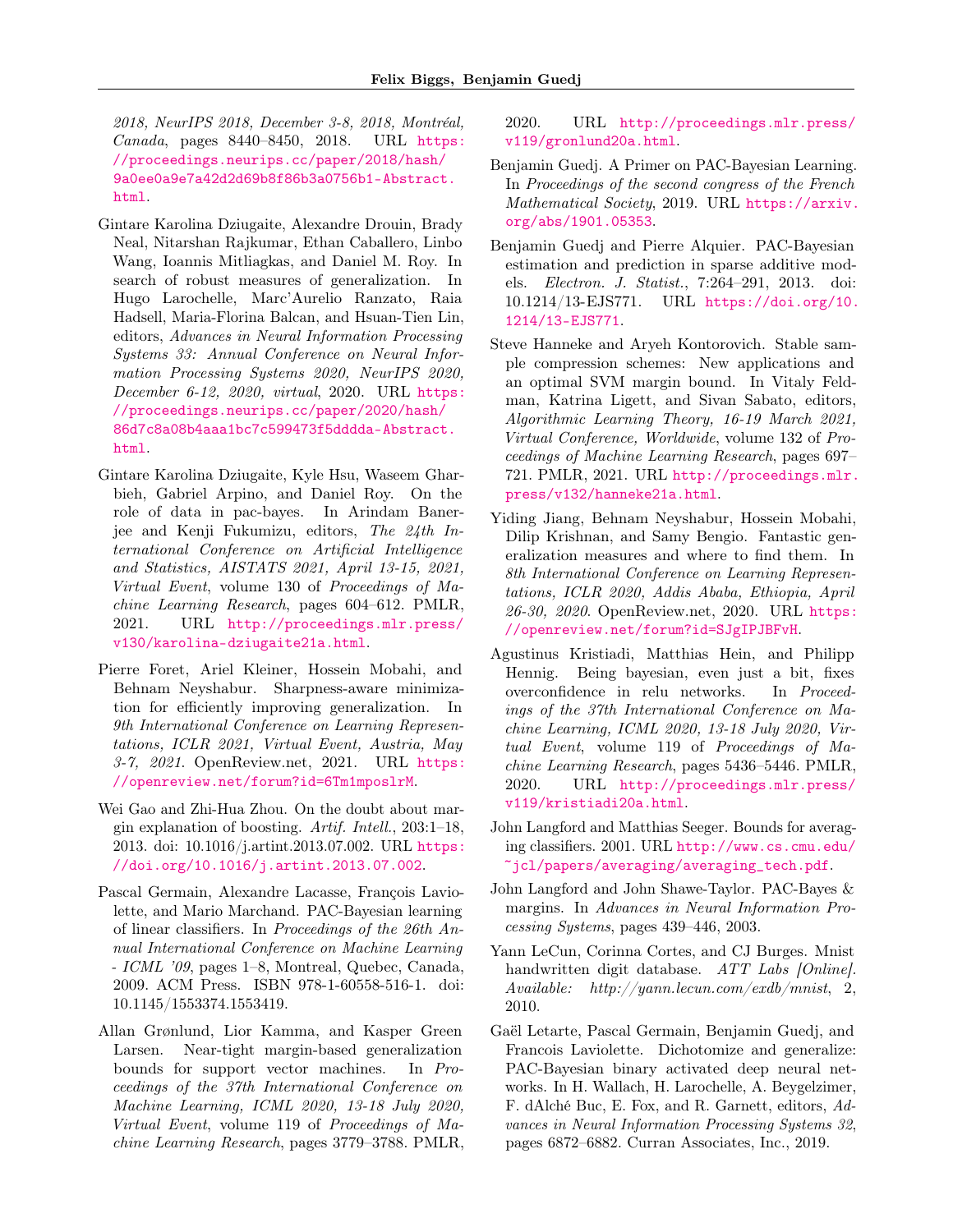- <span id="page-11-12"></span>Andreas Maurer. A note on the PAC-Bayesian theorem. CoRR, cs.LG/0411099, 2004. URL [http://arxiv.](http://arxiv.org/abs/cs.LG/0411099) [org/abs/cs.LG/0411099](http://arxiv.org/abs/cs.LG/0411099).
- <span id="page-11-3"></span>David A McAllester. Some PAC-Bayesian theorems. In Proceedings of the eleventh annual conference on Computational Learning Theory, pages 230–234. ACM, 1998.
- <span id="page-11-4"></span>David A McAllester. PAC-Bayesian model averaging. In Proceedings of the twelfth annual conference on Computational Learning Theory, pages 164–170. ACM, 1999.
- <span id="page-11-9"></span>David A. McAllester. Simplified PAC-Bayesian margin bounds. In Bernhard Schölkopf and Manfred K. Warmuth, editors, Computational Learning Theory and Kernel Machines, 16th Annual Conference on Computational Learning Theory and 7th Kernel Workshop, COLT/Kernel 2003, Washington, DC, USA, August 24-27, 2003, Proceedings, volume 2777 of Lecture Notes in Computer Science, pages 203–215. Springer, 2003. doi:  $10.1007/978-3-540-45167-9$ 16.
- <span id="page-11-8"></span>Vaishnavh Nagarajan and J. Zico Kolter. Uniform convergence may be unable to explain generalization in deep learning. In Hanna M. Wallach, Hugo Larochelle, Alina Beygelzimer, Florence d'Alché-Buc, Emily B. Fox, and Roman Garnett, editors, Advances in Neural Information Processing Systems 32: Annual Conference on Neural Information Processing Systems 2019, NeurIPS 2019, December 8-14, 2019, Vancouver, BC, Canada, pages 11611–11622, 2019. URL [https:](https://proceedings.neurips.cc/paper/2019/hash/05e97c207235d63ceb1db43c60db7bbb-Abstract.html) [//proceedings.neurips.cc/paper/2019/hash/](https://proceedings.neurips.cc/paper/2019/hash/05e97c207235d63ceb1db43c60db7bbb-Abstract.html) [05e97c207235d63ceb1db43c60db7bbb-Abstract.](https://proceedings.neurips.cc/paper/2019/hash/05e97c207235d63ceb1db43c60db7bbb-Abstract.html) [html](https://proceedings.neurips.cc/paper/2019/hash/05e97c207235d63ceb1db43c60db7bbb-Abstract.html).
- <span id="page-11-0"></span>Behnam Neyshabur, Srinadh Bhojanapalli, and Nathan Srebro. A PAC-Bayesian approach to spectrallynormalized margin bounds for neural networks. In 6th International Conference on Learning Representations, ICLR 2018, Vancouver, BC, Canada, April 30 - May 3, 2018, Conference Track Proceedings. OpenReview.net, 2018. URL [https://openreview.](https://openreview.net/forum?id=Skz_WfbCZ) [net/forum?id=Skz\\_WfbCZ](https://openreview.net/forum?id=Skz_WfbCZ).
- <span id="page-11-11"></span>Behnam Neyshabur, Zhiyuan Li, Srinadh Bhojanapalli, Yann LeCun, and Nathan Srebro. The role of over-parametrization in generalization of neural networks. In International Conference on Learning Representations, 2019. URL [https://openreview.](https://openreview.net/forum?id=BygfghAcYX) [net/forum?id=BygfghAcYX](https://openreview.net/forum?id=BygfghAcYX).
- <span id="page-11-6"></span>A. B. Novikoff. On convergence proofs on perceptrons. In Proceedings of the Symposium on the Mathematical Theory of Automata, volume 12, pages 615–622, New York, NY, USA, 1962. Polytechnic Institute of Brooklyn.
- <span id="page-11-10"></span>Emilio Parrado-Hernández, Amiran Ambroladze, John Shawe-Taylor, and Shiliang Sun. Pac-bayes bounds with data dependent priors. J. Mach. Learn. Res., 13:3507–3531, 2012. URL [http://dl.acm.org/](http://dl.acm.org/citation.cfm?id=2503353) [citation.cfm?id=2503353](http://dl.acm.org/citation.cfm?id=2503353).
- <span id="page-11-7"></span>Robert E. Schapire, Yoav Freund, Peter Bartlett, and Wee Sun Lee. Boosting the margin: A new explanation for the effectiveness of voting methods. The Annals of Statistics, 26(5):1651–1686, October 1998. doi: 10.1214/aos/1024691352.
- <span id="page-11-13"></span>Matthias Seeger, John Langford, and Nimrod Megiddo. An improved predictive accuracy bound for averaging classifiers. In Proceedings of the 18th International Conference on Machine Learning, number CONF, pages 290–297, 2001.
- <span id="page-11-2"></span>J. Shawe-Taylor and R. C. Williamson. A PAC analysis of a Bayes estimator. In Proceedings of the 10th annual conference on Computational Learning Theory, pages 2–9. ACM, 1997.
- <span id="page-11-14"></span>Joel A. Tropp. User-friendly tail bounds for sums of random matrices. Found. Comput. Math., 12(4):389– 434, 2012. doi: 10.1007/s10208-011-9099-z. URL <https://doi.org/10.1007/s10208-011-9099-z>.
- <span id="page-11-5"></span>Chiyuan Zhang, Samy Bengio, Moritz Hardt, Benjamin Recht, and Oriol Vinyals. Understanding deep learning (still) requires rethinking generalization. Commun. ACM, 64(3):107–115, 2021. doi: 10.1145/3446776. URL [https://doi.org/10.1145/](https://doi.org/10.1145/3446776) [3446776](https://doi.org/10.1145/3446776).
- <span id="page-11-1"></span>Wenda Zhou, Victor Veitch, Morgane Austern, Ryan P. Adams, and Peter Orbanz. Non-vacuous generalization bounds at the ImageNet scale: a PAC-Bayesian compression approach. In 7th International Conference on Learning Representations, ICLR 2019, New Orleans, LA, USA, May 6-9, 2019. OpenReview.net, 2019. URL [https://openreview.net/forum?id=](https://openreview.net/forum?id=BJgqqsAct7) [BJgqqsAct7](https://openreview.net/forum?id=BJgqqsAct7).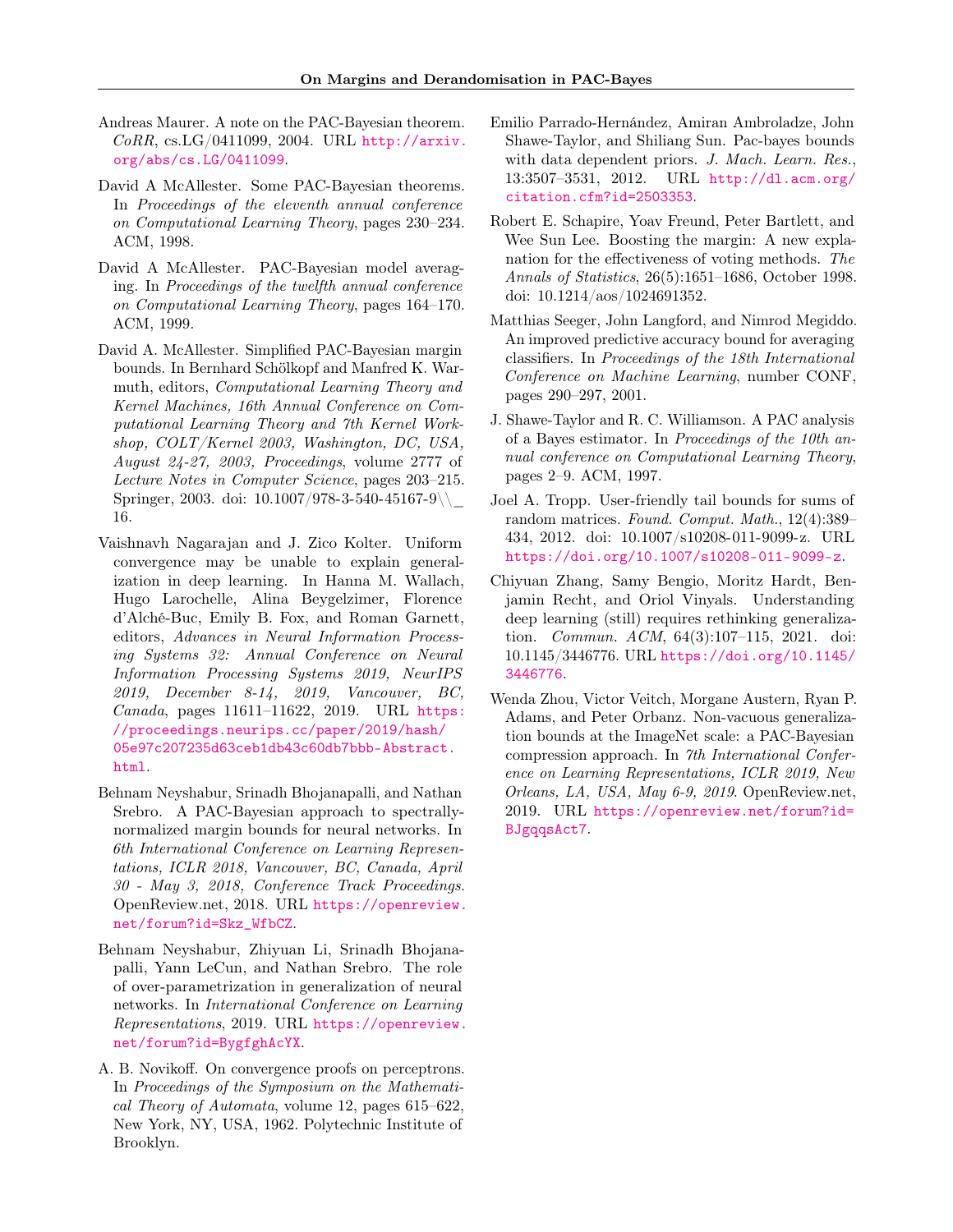# Supplementary Material: On Margins and Derandomisation in PAC-Bayes

### <span id="page-12-0"></span>A PAC-BAYES BOUNDS

Here we give three different PAC-Bayesian bounds for losses in  $[0, 1]$ , as used in the proof of Theorem [1.](#page-3-2) We also define the convenience function (for  $C > 0, p \in [0, 1]$ )

$$
\Phi_C(p) = -\frac{1}{C} \log(1 - p + pe^{-C})
$$

which has inverse

$$
\Phi_C^{-1}(t) = \frac{1 - e^{-Ct}}{1 - e^{-C}}.
$$

**Theorem 7.** Given data distribution  $D$  on  $X \times Y$ , prior  $P_0 \in M^1(\mathcal{H})$ ,  $C > 0$  and  $\delta \in (0,1)$ , the following hold each with probability  $\geq 1-\delta$  over  $S \sim D^m$ , for all  $Q \in \mathcal{M}^1(\mathcal{H})$ 

"small-kl" [\(Langford and Seeger](#page-10-3)  $(2001)$ , with improvement by [Maurer](#page-11-12)  $(2004)$ )

$$
\textnormal{kl}(\hat{L}(Q):L(Q))\leq \frac{1}{m}\left(\textnormal{KL}\left(Q,P_0\right)+\log\frac{2\sqrt{m}}{\delta}\right)
$$

"Catoni" [\(Catoni,](#page-9-2) [2007\)](#page-9-2)

$$
L(Q) \leq \Phi_C^{-1} \left( \hat{L}(Q) + \frac{KL(Q, P_0) + \log \frac{1}{\delta}}{Cm} \right)
$$

For completeness, we also include here Proposition 2.1 from [Germain et al.](#page-10-7) [\(2009\)](#page-10-7). **Lemma 4.** For any  $0 \le q \le p < 1$ ,

$$
\sup_{C>0} [C\Phi_C(p) - Cq] = kl(q:p).
$$

<span id="page-12-1"></span>**Lemma 5.** For all  $\epsilon \in [0, \frac{1}{2}], p \in [0, 1], p > \epsilon$  (with the final condition ensuring the left hand side is well-defined),

$$
kl(\epsilon : p - \epsilon) \ge p + 4\epsilon \log \epsilon.
$$

*Proof.* Note that  $-\log(p-\epsilon) \ge 0$  if  $p \le 1$  and thus  $\epsilon \log \frac{\epsilon}{R-\epsilon} \ge \epsilon \log \epsilon$ . Using the bound  $\log x \le x-1$  we also have that  $(1 - \epsilon) \log \frac{1 - \epsilon}{1 + \epsilon - R} \ge R - 2\epsilon$ . Combining these results, kl( $\epsilon : p - \epsilon$ )  $\ge p + \epsilon (\log \epsilon - 2)$ ; combination with the bound  $\epsilon(\log \epsilon - 2) \geq 4\epsilon \log \epsilon$  in the specified range to completes the proof.

# <span id="page-12-2"></span>B PROOF OF THEOREM [2](#page-4-3)

First we prove the following lemma.

<span id="page-12-3"></span>**Lemma 6.** Let  $\tilde{\mu}$  be a probability distribution supported only on A, then for any other probability distirbution  $\nu$ 

$$
KL(\tilde{\mu}, \nu) \ge -\log \nu(A).
$$

*Proof.* For the case  $\nu(A) = 0$  or where  $\tilde{\mu}$  is not absolutely continuous w.r.t.  $\nu$  the above holds trivially as the KL is infinite.

Thus assume  $\nu(A) > 0$  and  $\tilde{\mu} \ll \nu$ . Define the restriction (or conditional distribution) of  $\nu$  to A as

$$
\tilde{\nu} = \begin{cases} \nu/\nu(A) & \text{on A} \\ 0 & \text{else.} \end{cases}
$$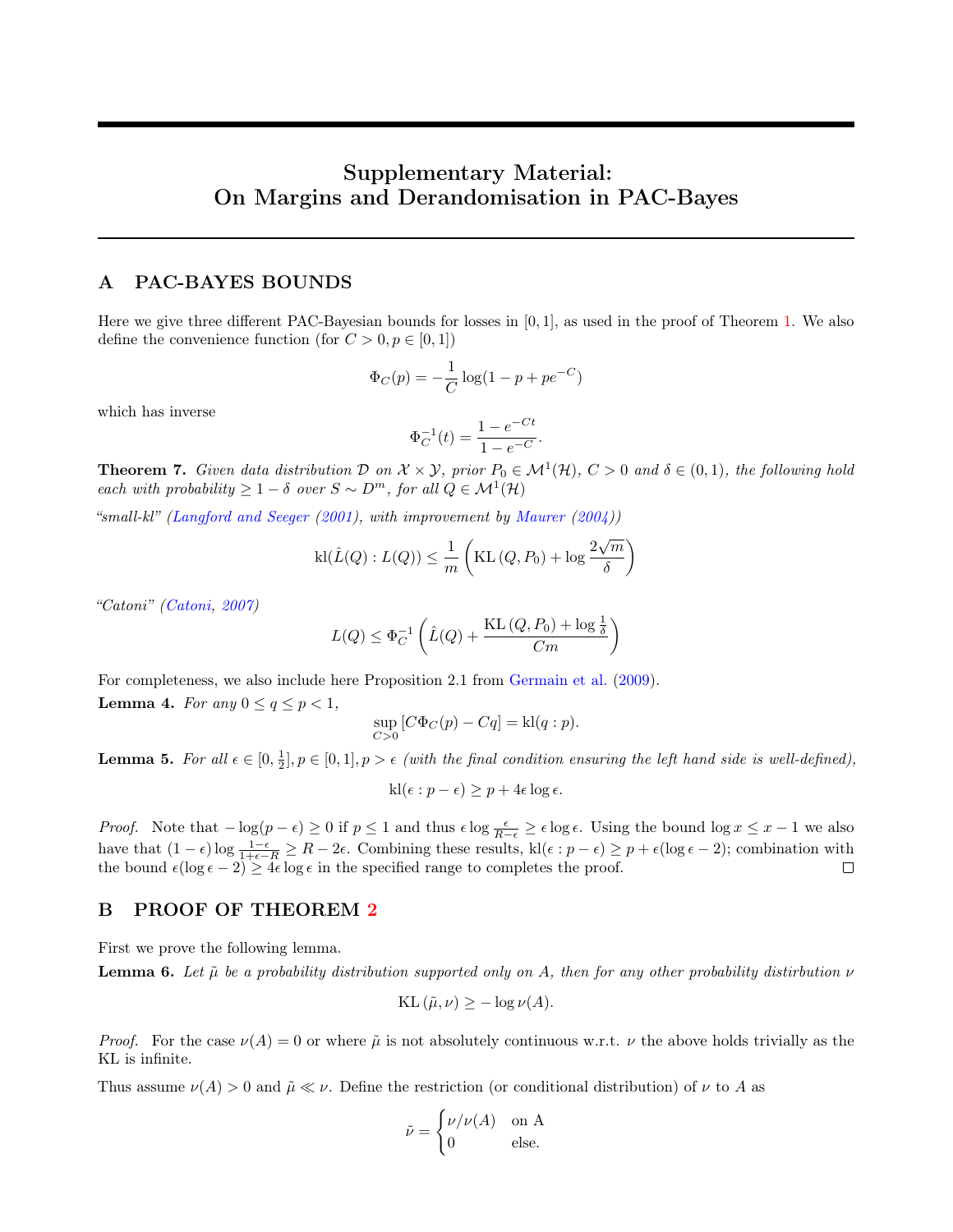Given the above assumptions, we have

$$
\frac{d\tilde{\mu}}{d\nu} = \frac{d\tilde{\mu}}{d\tilde{\nu}} \frac{1}{\nu(A)}
$$

so from the definition of and non-negativity of KL divergence,

KL 
$$
(\tilde{\mu}, \nu) = \log \frac{1}{\nu(A)} + \text{KL}(\tilde{\mu}, \tilde{\nu}) \ge -\log \nu(A).
$$

 $\Box$ 

*Proof of Theorem [2.](#page-4-3)* Let  $Q_w$  be a deterministic distribution on as-yet-unspecified vector w.  $\kappa(Q_w, P_0; \gamma, 0) = \min_{P \in \mathcal{P}} \mathrm{KL}(P, P_0)$  where

$$
\mathcal{P} = \{P : \text{AV}(P, Q_w) = 0\}
$$
  
=  $\{P : \sup_{(x,y)\in\mathcal{Z}} \mathbb{P}_{u\sim P}(y\langle w - u, x \rangle > \gamma) = 0\}$   
=  $\{P : \forall (x, y) \in \mathcal{Z}, \forall u \in \text{supp}(P), y\langle w - u, x \rangle \leq \gamma\}$   
=  $\{P : \forall u \in \text{supp}(P), ||w - u||_2 \leq \gamma\}$   
=  $\{P : \text{supp}(P) \subset \text{Ball}(w, \gamma)\}.$ 

Combining with the Lemma [6](#page-12-3) we find that  $\kappa(Q_w, P_0; \gamma, 0) \ge -\log P_0[\text{Ball}(w, \gamma)].$ 

Since w can be chosen in an adversarial manner based on  $P_0$ ,  $P_0$  must not over-weight any such ball. The  $P_0$ which minimises  $\kappa$  over all choices of  $Q_w$  is thus uniform over the set of possible balls Ball $(w, \gamma)$ , which is the set Ball $(0, 1 + \gamma)$  (since  $||w||_2 \le 1$ ).

Basic calculation then shows that

$$
\kappa \ge -\log \frac{\text{vol[Ball}(w, \gamma)]}{\text{vol[Ball}(0, 1 + \gamma)]} = d \log \frac{1 + \gamma}{\gamma} = \Omega(d).
$$

### <span id="page-13-0"></span>C COMPARISON OF THEOREM [3](#page-4-2) TO EXISTING BOUNDS

Here we discuss how our results in Theorem [3](#page-4-2) compare to existing results. All of the following will be in the setting of this theorem with  $R = 1$  (since all bounds only depend on R through the scaling  $R/\gamma$ ).

#### C.1 Hard Margin Case

The best existing result for this case is the following, from [Bartlett and Shawe-Taylor](#page-9-4) [\(1998\)](#page-9-4) (In theorem 1.6, they show that  $f \text{at}(\gamma) \leq (R/\gamma)^2$ , then they use theorem 1.5; here we give the explicit constants from this theorem):

$$
L \leq \frac{1}{m} \left( \frac{256}{\gamma_{\star}^2} \log \frac{em \gamma_{\star}^2}{16} \log 32m + 2 \log \frac{8m}{\delta} \right) \in O\left( \frac{1}{m} \left( \gamma_{\star}^{-2} \log^2 m + \log \frac{1}{\delta} \right) \right).
$$

From this we see that not only does Theorem [3](#page-4-2) improve in order by removing a factor of  $\log m$ , but also considerably improves the constant factors.

[Grønlund et al.](#page-10-5) [\(2020\)](#page-10-5) show that there exists a dataset, and an estimator with  $||w||_2 \le 1$ , such that:

$$
L \ge \Omega\left(\frac{\log m}{m\gamma_{\star}^2}\right)
$$

which is matched by our Theorem [3](#page-4-2) and confirms it cannot be improved in order without additional assumptions.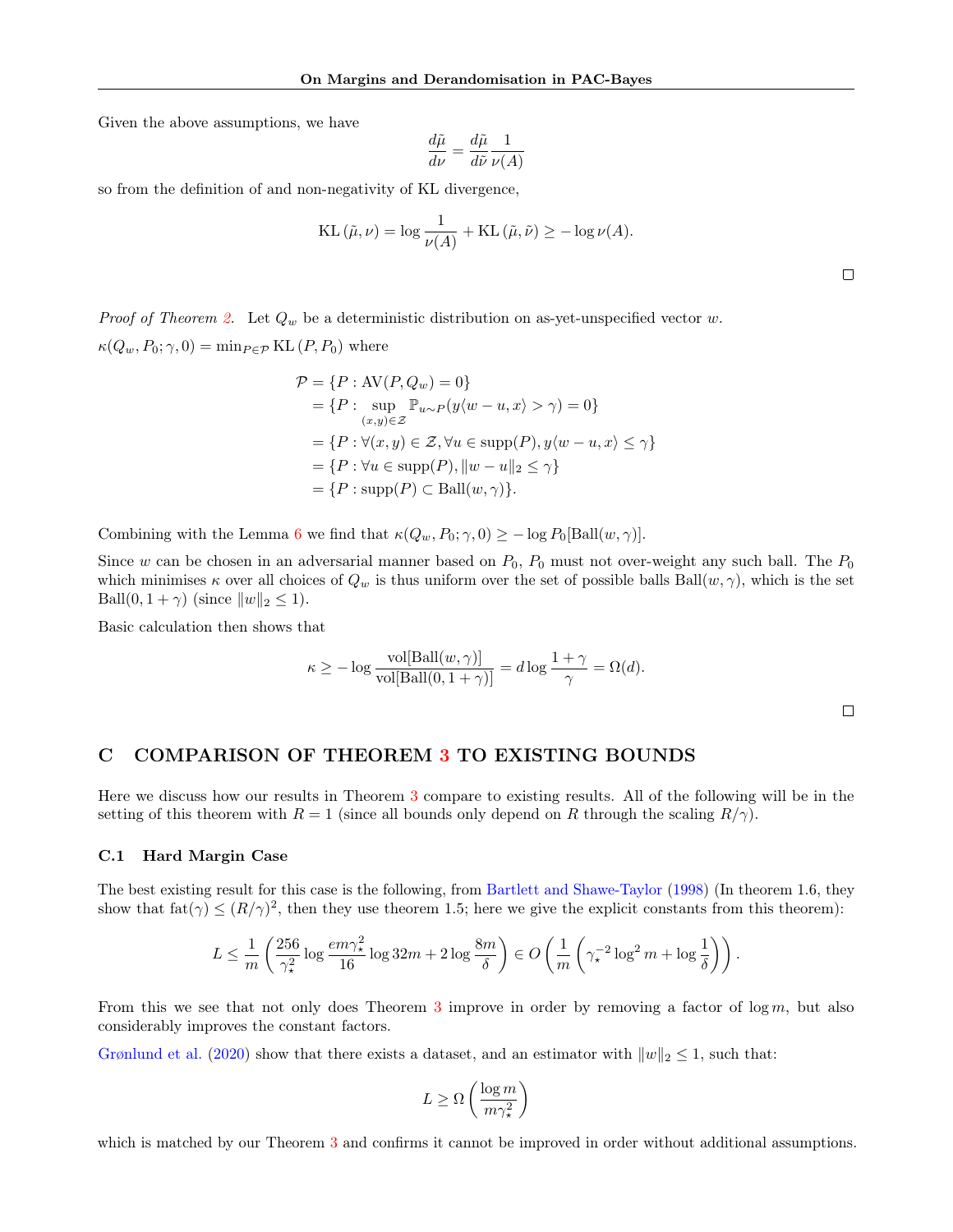#### C.2 Soft Margin

Several somewhat different results appear in this case. Using Rademacher complexity, Theorem 21 of [Bartlett and](#page-9-7) [Mendelson](#page-9-7) [\(2002\)](#page-9-7) implies the following (where the big-O follows by combination with the trivial bound  $L \leq 1$ ):

$$
L \leq \hat{L}_{\gamma} + \frac{4}{\sqrt{m}\gamma} + \left(\frac{8}{\gamma} + 2\right) \sqrt{\frac{\log \frac{4}{\delta}}{m}} = \hat{L}_{\gamma} + O\left(\sqrt{\frac{\gamma^{-2} + \log(1/\delta)}{m}}\right).
$$

Based on a more complex bound in [Langford and Shawe-Taylor](#page-10-4) [\(2003\)](#page-10-4), [McAllester](#page-11-9) [\(2003\)](#page-11-9) gives the bound (for  $m \geq 4$ :

$$
L \leq \hat{L}_{\gamma} + \frac{8}{m\gamma^2} + 2\sqrt{2\left(\frac{\hat{L}_{\gamma}}{m\gamma^2} + \frac{4}{m^2\gamma^4}\right)\log\frac{m\gamma^2}{4}} + O\left(\sqrt{\frac{\log m + \log(1/\delta)}{m}}\right)
$$
  
=  $\hat{L}_{\gamma} + O\left(\frac{\log m}{m\gamma^2} + \sqrt{\frac{\log m}{m\gamma^2}\hat{L}_{\gamma}} + \sqrt{\frac{\log m + \log(1/\delta)}{m}}\right).$ 

The above also leads to a hard-margin formulation which is however weaker than the [Bartlett and Shawe-Taylor](#page-9-4) [\(1998\)](#page-9-4) bound for all but very tiny margins, as pointed out by [Grønlund et al.](#page-10-5) [\(2020\)](#page-10-5).

The state-of-the-art, nearly tight bound given by [Grønlund et al.](#page-10-5) [\(2020\)](#page-10-5) is the following, not given with any constants,

$$
L \leq \hat{L}_{\gamma} + O\left(\frac{\gamma^{-2} \log m + \log(1/\delta)}{m} + \sqrt{\frac{\gamma^{-2} \log m + \log(1/\delta)}{m} \cdot \hat{L}_{\gamma}}\right)
$$

which is shown in the same paper to be nearly-tight, in the existential sense that there exist data distributions for which it cannot be improved.

This matches exactly the bound given in Theorem [3](#page-4-2) in order, but we emphasise both the simplicity of our proof and that we give constants, making it actually evaluable in practice.

### <span id="page-14-0"></span>D LINEAR CLASSIFICATION WITH  $L_1/L_{\infty}$  NORMS

Here we provide a bound for  $L_1$ -normed linear predictors, that essentially replicates the results of [Gao and Zhou](#page-10-9) [\(2013\)](#page-10-9) or [Langford and Seeger](#page-10-3) [\(2001\)](#page-10-3).

<span id="page-14-1"></span>**Theorem 8.** In the binary classification setting with  $\mathcal{X} \subset \mathbb{R}^K$  such that  $||x||_{\infty} \leq R$ , for any  $\delta \in (0,1)$ ,  $m \geq 8$ , and  $\gamma > 0$ , with probability  $\geq 1 - \delta$  over  $S \sim D^m$ , for all linear predictors  $F_w(x) = \sum_{k=1}^{K} w_k x_k$  with  $||w||_1 \leq 1$ 

$$
L(F_{\mathbf{w}}) \leq \hat{L}_{\gamma}(F_{\mathbf{w}}) + \sqrt{\frac{\hat{L}_{\gamma}(F_{\mathbf{w}}) \cdot \Delta}{m}} + \frac{\Delta + \sqrt{\Delta} + 2}{m},
$$

where we define  $\Delta := 2 \log(2/\delta) + 19(R/\gamma)^2 \log(2K) \log m$ .

Proof of Theorem [8.](#page-14-1) Without loss of generality (since we can always simultaneously re-scale the margin and these) we consider  $R = 1$ . For simplicity we will also assume initially that the weights are non-negative; negative weights can later be included through the standard method of doubling the dimension.

Our prediction function then has the form  $F(x) = \sum_{k=1}^{K} w_k x_k$ . For a fixed margin  $\theta > 0$ , we approximate this by unweighted averages of the form

$$
f(x) = \frac{1}{T} \sum_{t=1}^{T} x_{d(t)}
$$

where the indices  $d(t) \sim P$  for some distribution P over [K]. When T such indices are drawn, we denote this distribution over functions by  $P^T$ . As an average of T independent bounded variables,  $P^T$  is  $(1/T)$ -sub-Gaussian with mean  $F$ , and thus by Lemma [3](#page-5-2)

$$
AV_{\theta}(P^T, \delta(F)) \le e^{T\theta^2/8} = \epsilon.
$$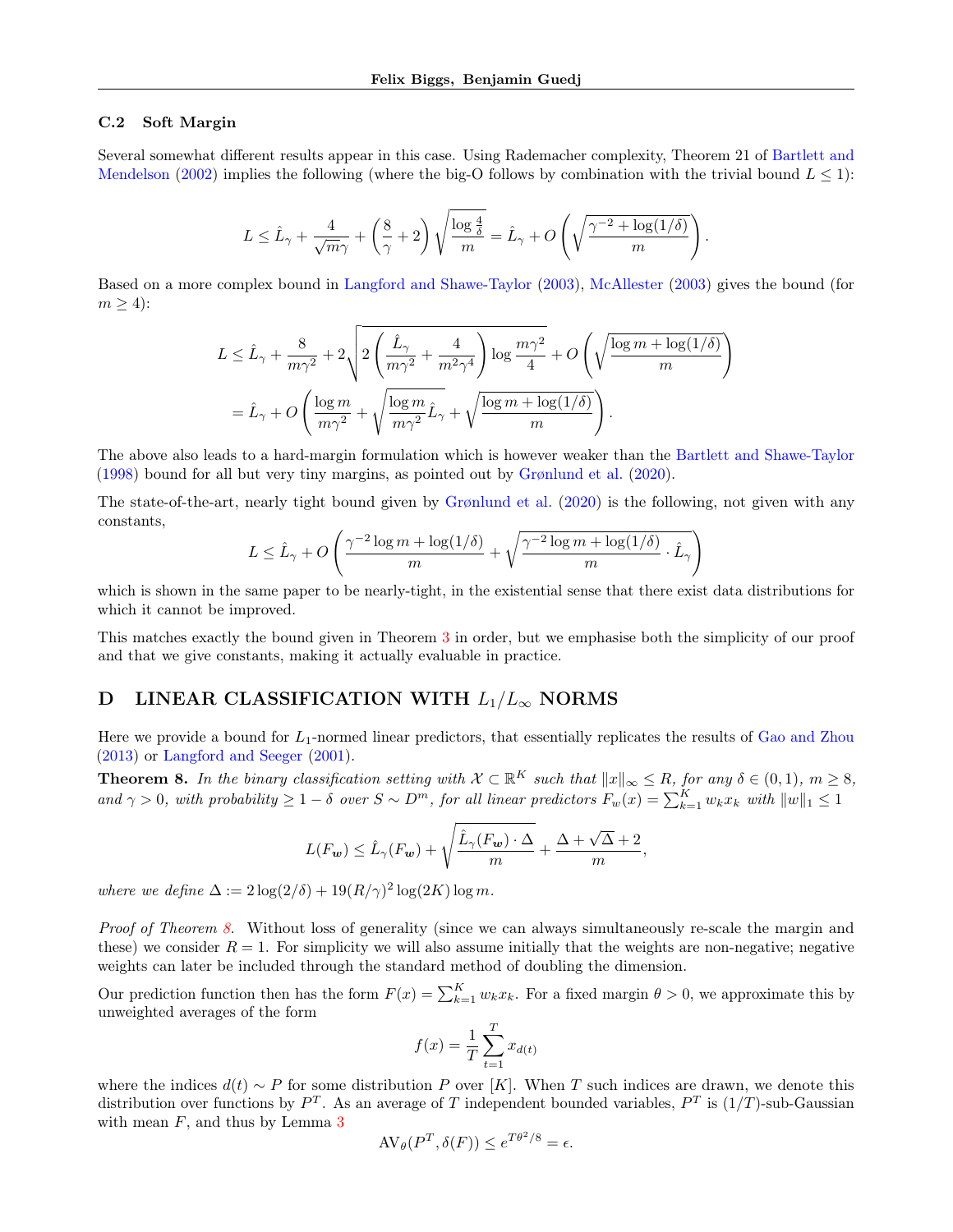Choosing  $P_0$  as a uniform distribution on [K] and  $P_0^T$  as T independent copies of this, we see that

$$
KL(P^T, P_0^T) = T KL(P, P_0) = T (\log K - H[w]) \le T \log K
$$

where  $H[w]$  is the entropy of a categorical variable with (normalised) weights w. This expression using  $H[w]$ could be explicitly used (or with a non-uniform prior) to improve the bound, as in [Seeger et al.](#page-11-13) [\(2001\)](#page-11-13); we will ignore this here and just use the upper bound.

Setting  $T = \lceil 8\theta^{-2} \log m \rceil$  in the small-kl formulation of Theorem [1,](#page-3-2) we obtain that

$$
kl(\hat{L}_{\gamma} + m^{-1} : L - m^{-1}) \le \frac{1}{m} \left( \left[ 8\theta^{-2} \log m \right] \log K + \frac{1}{2} \log m + \log \frac{2}{\delta} \right) \le \frac{\Delta}{2m} \tag{5}
$$

with probability at least  $1 - \delta$ .  $\Delta := 19\theta^{-2} \log K \log m + 2 \log(2/\delta)$ , since  $\theta^{-2} \ge 1$  and  $m \ge 2$  for a non-vacuous bound.

Relaxing using the lower bound  $\text{kl}(q : p) \ge (p - q)^2/(2p)$  for  $p > q$  as in the proof of Theorem [3,](#page-4-2) we obtain  $L \leq \hat{L}_{\gamma} + 2m^{-1} + \sqrt{(\hat{L}_{\gamma} + m^{-1}) \cdot \Delta/m} + \Delta/m$ . To complete the proof, we allow negative weights by doubling the dimensions.  $\Box$ 

## <span id="page-15-0"></span>E PROOF OF THEOREM [5](#page-6-3)

We begin by stating the following useful lemma.

<span id="page-15-1"></span>**Lemma 7.** Let  $X \in \mathcal{M}^1(\{+1, -1\})$  be a random variable with  $\mathbb{E}[X] = x$ , and

$$
h(x) := \text{KL}(X, \text{Uniform}(\{+1, -1\}))
$$

the KL divergence from a uniform prior. Then

$$
h(x) = \frac{1}{2} [(1+x)\log(1+x) + (1-x)\log(1-x)] \le x^2 \log 2.
$$

Proof. The second equation is simply an explicit statement of the KL divergence. It is easy to see from convexity that  $h(x) \leq x^2$ ; the improved (and optimal) constant of log 2 requires a more complex argument, as follows.

Calculation gives the Maclaurin series

$$
(1+x)\log(1+x) + (1-x)\log(1-x) = x^2 + \sum_{n=2}^{\infty} \frac{x^{2n}}{n(2n-1)}
$$

which has a radius of convergence of 1. Therefore

$$
h(x)/x^{2} = \frac{1}{2} + \frac{1}{2} \sum_{n=2}^{\infty} \frac{x^{2n}}{(n+1)(2n+1)}
$$

which is an increasing function on  $(0, 1)$  with supremum log 2. From the definition,  $x \in [-1, 1]$ . A similar argument applies for  $(-1, 0)$  and equality is achieved at  $x = 0$ , so the inequality holds (and is the tightest possible).  $\Box$ 

*Proof of Theorem [5.](#page-6-3)* Let P be a probability measure on  $\mathbb{R}^d \times \{+1, -1\}^c$  defined by the following hierarchical procedure: draw a mixture component  $k \sim \text{Uniform}(K)$ ; then  $w \in \mathbb{R}^d$  from a Gaussian  $\mathcal{N}(U_{k,\cdot}, I)$  (with mean vector as a row of U) and for  $i \in [c]$  draw a component of  $r \in \{+1, -1\}^c$  such that  $\mathbb{E}r[i] = V_{ik}/V_{\infty}$ . A sample from P is a tuple  $(\boldsymbol{w}, \boldsymbol{r})$ .

 $P^T$  is then defined for  $T \in \mathbb{N}$  as a distribution on functions  $f : \mathbb{R}^d \to \mathbb{R}^c$ , of the following form:

$$
f(\boldsymbol{x}) = \frac{1}{T} \sum_{t=1}^{T} \text{sign}(\boldsymbol{w}^t \cdot \boldsymbol{x}) \boldsymbol{r}^t
$$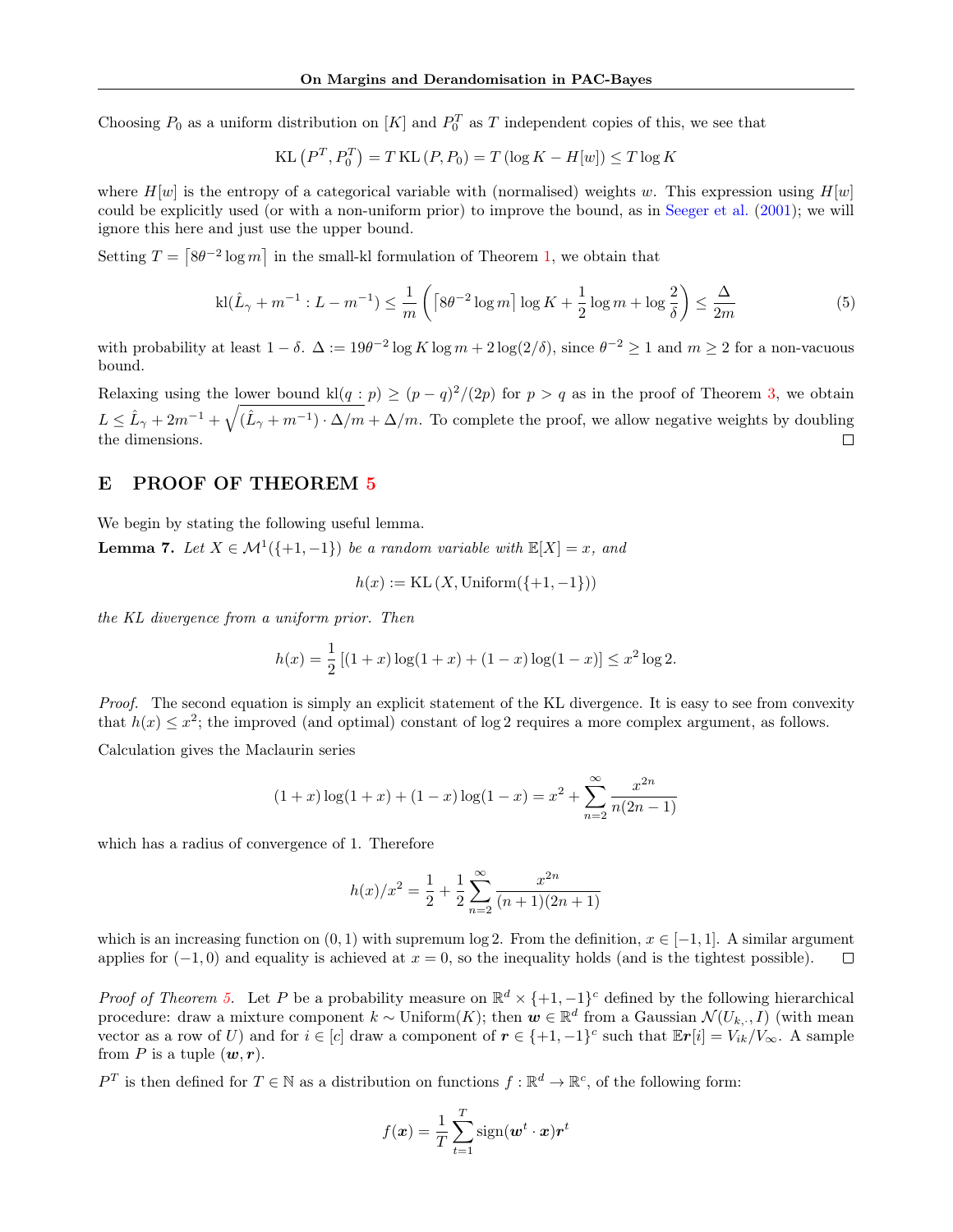for T independently drawn samples  $(\boldsymbol{w}^t, \boldsymbol{r}^t) \sim P$ . It is straightforward to see that  $F(\boldsymbol{x}) = V_{\infty} K \cdot \mathbb{E}_{P^T}[f(\boldsymbol{x})]$  and therefore  $L_{\theta'}(F) = L_{\theta}(\mathbb{E}[f])$  where  $\theta' = \theta V_{\infty} K$ . Further, since  $P^T$  is the average of T independent bounded variables for any fixed  $x$ , it is  $(1/T)$ -sub-Gaussian.

Thus, for any fixed  $T, \theta > 0$  and prior  $P_0^T$ , we have by Theorem [1](#page-3-2) and Lemma [2](#page-3-1) that

$$
kl(\hat{L}_{\theta'}(F) + e^{-T\theta^2/16} : L(F) - e^{-T\theta^2/16}) \leq \frac{1}{m} \left( KL\left(P^T, P_0^T\right) + \log \frac{2\sqrt{m}}{\delta}\right).
$$

We now define a prior distribution on individual parameters  $P_0$ , and functions  $P_0^T$ , in a similar way, but with the distribution over each component of r uniform on  $\{+1, -1\}$ , and the Gaussian mixture means as rows of the data-free matrix  $U^0$ . Since the samples are independently drawn and the distributions  $P, P_0$  over parameters imply those over functions,  $KL(P^T, P_0^T) \leq T KL(P, P_0)$ .

 $P_0$  and P can be seen as distributions on  $([K] \times \mathbb{R}^d \times \{+1,-1\}^c)$  with the index  $k \in [K]$  marginalised out. From the chain rule for conditional entropy and Lemma [7,](#page-15-1) (in a slight abuse of notation since  $P_0$ ,  $P$  are not necessarily densities)

KL 
$$
(P(\mathbf{w}, \mathbf{r}), P_0(\mathbf{w}, \mathbf{r})) \leq \text{KL}(P(k, \mathbf{w}, \mathbf{r}), P_0(k, \mathbf{w}, \mathbf{r}))
$$
  
\n $= \text{KL}(P(k), P_0(k)) + \text{KL}(P(\mathbf{w}, \mathbf{r}|k), P_0(\mathbf{w}, \mathbf{r}|k))$   
\n $= \text{KL}(P(\mathbf{w}, \mathbf{r}|k), P_0(\mathbf{w}, \mathbf{r}|k))$   
\n $= \text{KL}(P(\mathbf{w}|k), P_0(\mathbf{w}|k)) + \text{KL}(P(\mathbf{r}|k), P_0(\mathbf{r}|k))$   
\n $= \frac{1}{K} \sum_{k=1}^{K} \frac{||U_{k, \cdot} - U_{k, \cdot}^0||_2^2}{2} + \frac{1}{K} \sum_{k=1}^{K} \sum_{i=1}^{c} h(V_{ik}/V_{\infty})$   
\n $\leq \frac{||U - U^0||_F^2}{2K} + \frac{||V||_F^2}{V_{\infty}^2 K} \log 2.$ 

For any fixed  $\theta = \gamma/(V_{\infty}K) > 0$  and  $m' > 2$ , we set  $T = \left[16\theta^{-2}\log m'\right]$ . The following then holds with probability at least  $1 - \delta$ :

$$
m \cdot \text{kl} \left( \hat{L}_{\theta'}(F) + \frac{1}{m'}: L - \frac{1}{m'} \right) \leq \left\lceil 16 \theta^{-2} \log m' \right\rceil \left( \frac{\|U - U^0\|_F^2}{2K} + \frac{\|V\|_F^2}{V_\infty^2 K} \log 2 \right) + \log \frac{2 \sqrt{m}}{\delta}.
$$

It remains to cover possible values of  $\theta$ . Firstly we note that for  $\theta \geq 1$  the bound is trivially true by the boundedness of  $f(x)$ , and thus we need only consider  $\theta^{-2} > 1$ .

For  $\alpha > 1$  and  $i = 0, 1, \ldots$ , set  $\theta_i = \alpha^{-i}$  and  $\delta_i = \delta/2(i + 1)^2$ . Applying the union bound over the above equation with these parameters we get that with probability at least  $1 - (\pi^2/6)\delta \geq 1 - 2\delta$  that the above is true for each pair of  $\theta_i$  and  $\delta_i$ . We choose the largest  $\theta_i$  such that  $\theta_i \leq \theta < \theta_{i-1}$ , so that  $i \leq 1 - \log_a(\theta)$ . Since  $\hat{L}_{\theta} \leq \hat{L}_{\theta_i}$  is increasing,  $1/\theta_i \le a/\theta$ , and  $\log(1/\delta_i) \le \log(1/\delta) + 2\log(2 + \log_a(1/\theta)) = \log(1/\delta) + 2\log(\log(\alpha^2/\theta)/\log(\alpha))$ , we finally obtain with probability  $1 - \delta$ 

$$
\begin{split} m\cdot \text{kl} \left(\hat{L}_\gamma (F) + \frac{1}{m'}: L - \frac{1}{m'} \right) \leq & 17 \left(\frac{\alpha V_\infty K}{\gamma}\right)^2 \left(\frac{\|U-U^0\|_F^2}{2K} + \frac{\|V\|_F^2}{V_\infty^2 K} \log 2 \right) \log m' \\ & + \log \frac{4\sqrt{m}}{\delta} + 2 \log \left(\frac{\log (\alpha^2 V_\infty K/\gamma)}{\log \alpha} \right) \end{split}
$$

for all weight matrices and every  $\gamma > 0$ , and fixed  $K > 0, \alpha > 1$ .

Relaxing the bound with Pinsker's inequality  $\text{kl}(a:b) \geq (a-b)^2$  and setting  $m' = m$  and  $\alpha = 2$  completes the proof. $\Box$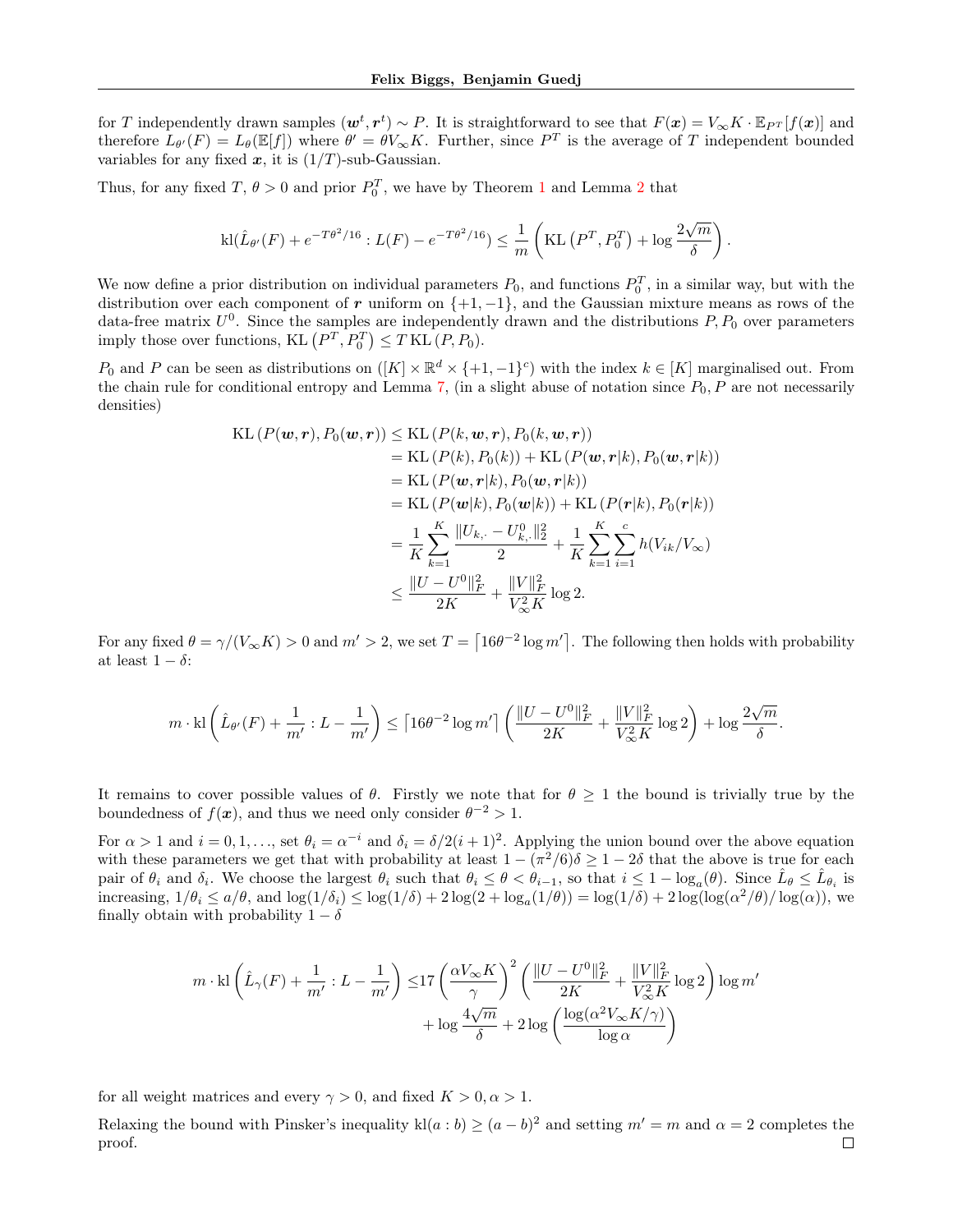# <span id="page-17-0"></span>F PROOF OF THEOREM [6](#page-8-2)

Here we give the proof of Theorem [6,](#page-8-2) beginning with two lemmas used.

<span id="page-17-1"></span>**Lemma 8** [\(Neyshabur et al.,](#page-11-0) [2018;](#page-11-0) Lemma 2, Perturbation Bound.). In the setting of Theorem [6,](#page-8-2) for any layer weights  $W_i$ ,  $x \in \mathcal{X}$  and weight perturbations  $U_i$  such that  $||U_i||_2 \leq d^{-1}||W_i||_2$ ,

$$
||f(x) - F(x)||_2 \le eR\left(\prod_{i=1}^d ||W_i||_2\right) \sum_{i=1}^d \frac{||U_i||_2}{||W_i||_2}
$$

where F is the unperturbed and f the perturbed network (with weights  $W_i$  and  $W_i + U_i$  respectively).

<span id="page-17-2"></span>**Lemma 9.** Let  $Q = \delta(F)$  for such a feed-forward ReLU network with weights  $W_i$ , and P be the same network with Gaussian weights, with per-layer means  $W_i$  and variances  $\sigma_i^2$ . Then for all  $0 < \theta < 2 \sup_{x \in \mathcal{X}, y \in [K]} |F(x)[y]|$ ,

$$
AV_{\theta}(P,Q) \le 2h \sum_{i=1}^{d} \exp \left(-\frac{1}{32h} \left(\frac{\theta \|W_i\|_2}{\sigma_i e R(\prod_i \|W_i\|_2)}\right)^2\right).
$$

*Proof.* From Lemma [8,](#page-17-1) we see immediately that if for all i, the perturbations have  $||U_i||_2 \leq c\theta ||W_i||_2$  for  $c^{-1} = 4edR(\prod_i ||W_i||_2)$ , then  $||f(x) - g(x)||_2 \le \theta/4$ . The perturbation condition of Lemma [8](#page-17-1) is satisfied if  $\theta < 2eR \prod_i ||W_i||_2$ , which is true for any  $\theta$  in the range of the function margins (as in the lemma assumption, since  $R\prod_i ||W_i||_2$  is an upper bound on the range). If the perturbations are randomised, we see that (letting  $y' \neq y$  achieve the maximum margin)

$$
\begin{aligned} \text{AV}_{\theta}(P, Q) &\leq \mathbb{P}\{|M(f, z) - M(g, z)| > \theta/2\} \\ &\leq \mathbb{P}\{|f(x)[y] - f(x)[y'] - g(x)[y] + g(x)[y']| > \theta/2\} \\ &\leq \mathbb{P}\{2\|f(x) - g(x)\|_{\infty} > \theta/2\} \\ &\leq \mathbb{P}\{\|f(x) - g(x)\|_{2} > \theta/4\} \\ &\leq \mathbb{P}\{\exists i : \|U_{i}\|_{2} > c\theta \|W_{i}\|_{2}\} \\ &\leq \sum_{i=1}^{d} \mathbb{P}\{\|U_{i}\|_{2} > c\theta \|W_{i}\|_{2}\}.\end{aligned}
$$

We set the weights of g to be Gaussian with diagonal covariance, and per-layer variances of  $\sigma_i^2$ . To complete the proof we use a result of [Tropp](#page-11-14) [\(2012\)](#page-11-14) for Gaussian random matrices, that

$$
\mathbb{P}\{\|U_i\|_2 > t\} \le 2he^{-t^2/2h\sigma_i^2}.
$$

*Proof of Theorem [6.](#page-8-2)* We choose P and  $P^0$  to have Gaussian weight matrices with means  $W_i$  and  $W_i^0$ , and identical per-layer variances  $\sigma_i$ . From Lemma [9](#page-17-2) we have for any fixed  $\theta$  and set of  $\sigma_i$ , and for all F with weights  $W_i$ , such that the inverse variances

<span id="page-17-3"></span>
$$
\sigma_i^{-2} \ge 32h \left( \frac{eR(\prod_i ||W_i||_2)}{\theta ||W_i||_2} \right)^2 \log(mhd) \tag{6}
$$

we have  $AV_{\theta} \leq 2/m$ . Therefore from Theorem [1](#page-3-2) and Pinsker's inequality we have the generalisation bound (for the weight matrices and  $\theta$  satisfying the condition on the set of  $\sigma_i$ )

$$
L(F) \leq \hat{L}_{\theta}(F) + \frac{2}{m} + \sqrt{\frac{1}{2m} \left( \sum_{i=1}^{d} \frac{\|W_i - W_i^0\|_F^2}{\sigma_i^2} + \log \frac{2\sqrt{m}}{\delta} \right)}.
$$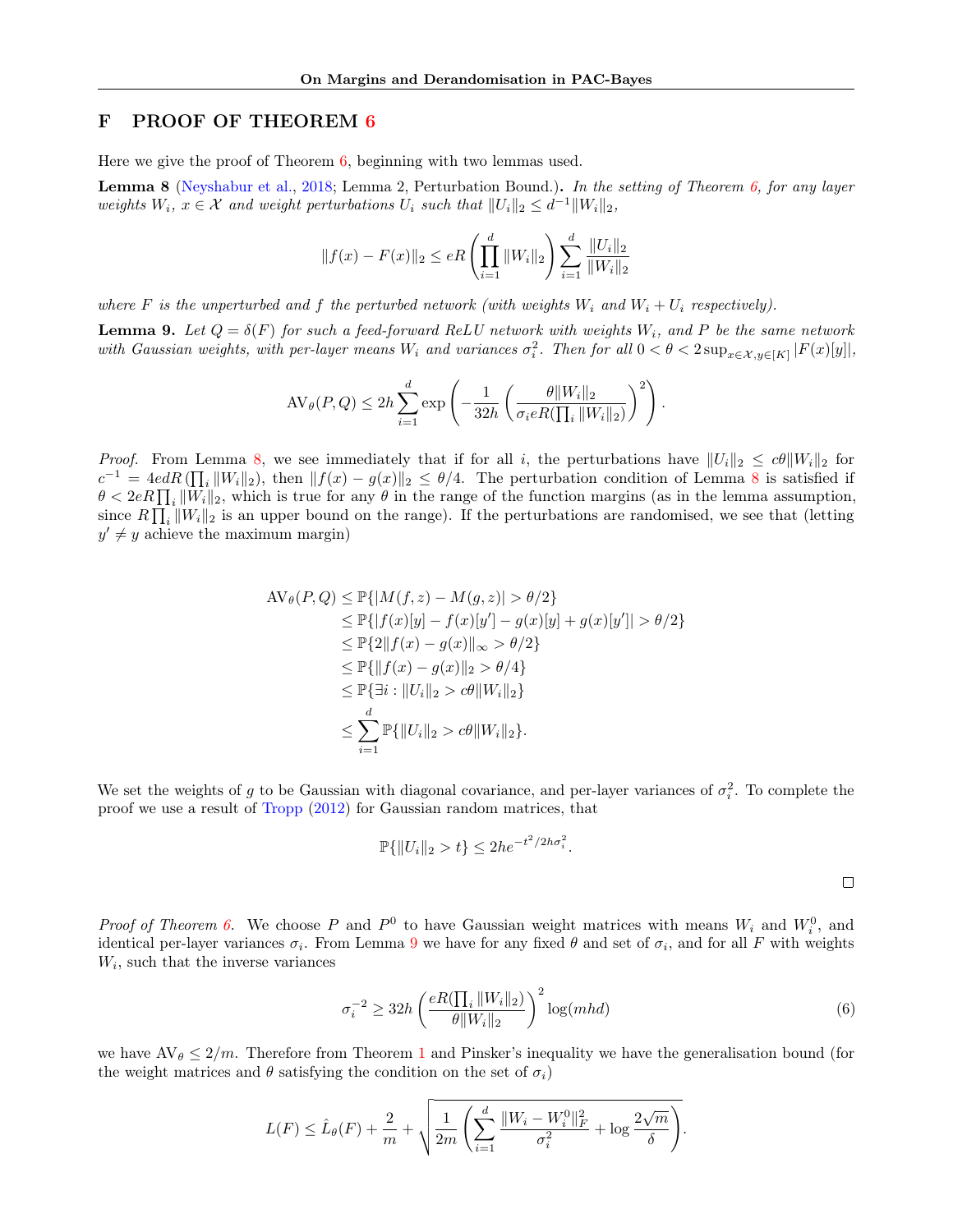We complete the proof by constructing covers for  $\sigma_i$  and  $\theta$ . We only need to consider  $\theta < R \prod_i ||W_i||_2 =: C_{\theta}$ (an upper bound on the range of the function) as otherwise the  $\hat{L}_{\theta}$  term is 1 and the bound is vacuous. Since  $||W_i||_2 \le W_{\star}$  for all i we have that  $\sigma_i^{-2} \ge 32e^2 h ||W_i||_2^{-2} \ge 32e^2 h W_{\star}^{-2}$  and  $\sigma_i \le 15h^{-1/2}W_{\star}^2 =: C_{\sigma}$ .

For  $t = 0, 1, 2, \ldots$  choose margins  $\theta^{(t)} = C_{\theta}/2^t$  and let the bound for this margin hold with probability  $\delta^{(t)} = \delta/(t+1)^2$ , so that taking a union bound the above holds simultaneously for every  $\theta^{(t)}$  with probability at least  $1 - \pi^2 \delta / 6 \ge 1 - 2\delta$ . To find a bound holding simultaneously for all  $\theta$ , we choose the t such that  $\theta^{(t)} \leq \theta < \theta^{(t-1)}$ , and then replace this term with  $\theta$  by using the facts that  $\hat{L}_{\theta^{(t)}} \leq \hat{L}_{\theta}$ ,  $1/\theta^{(t)} \leq 2/\theta$ , and  $\log(1/\delta^{(t)}) \leq \log(1/\delta) + 2 \log \log_2(4C_\theta/\theta).$ 

Repeating this same covering process for every choice of  $\sigma_i$ , we obtain with probability at least  $1-2\delta$  simultaneously for all  $\theta, \sigma_i$  (and thus also for the tightest  $\sigma_i$  satisfying Equation [\(6\)](#page-17-3)) that  $L(F) - \hat{L}_{\theta}(F)$  is upper bounded by

$$
\frac{2}{m} + \sqrt{\frac{1}{2m} \left( 4 \sum_{i=1}^{d} \frac{||W_i - W_i^0||_F^2}{\sigma_i^2} + \log \frac{2(d+1)\sqrt{m}}{\delta} + 2 \log \log_2(4C_{\theta}/\theta) + \sum_{i=1}^{d} 2 \log \log_2(4C_{\sigma}/\sigma_i) \right)}
$$
  

$$
\in O\left( \sqrt{\frac{hR^2 \left( \prod_{i=1}^{d} ||W_i||_2^2 \right) \log(mdh)}{\theta^2 m} \cdot \sum_{i=1}^{d} \frac{||W_i - W_i^0||_F^2}{||W_i||_2^2} + \frac{\log \frac{1}{\delta} + d \log \log W_{\star}}{m} \right)
$$

### <span id="page-18-0"></span>G EMPIRICAL EVALUATION OF Theorem [5](#page-6-3)

#### G.1 Experimental setup

All experiments were performed using the Tensorflow 2 library [\(Abadi et al.,](#page-9-12) [2015\)](#page-9-12) in Python, on a single workstation with a Nvidia RTX 2080 Ti GPU. Code for the results is licensed under an MIT license and available in the supplementary material.

We train SHEL networks and a partially-aggregated variation thereof under different hyperparameter configurations. We use this to compare changes in the generalisation error (the difference between test and train misclassification errors) with the complexity term from Theorem [5](#page-6-3) given by

$$
\frac{\sqrt{K}}{\gamma\sqrt{m}}\left(V_{\infty}||U - U^0||_F + ||V||_F\right).
$$
\n(7)

 $\Box$ 

Following previous empirical evaluations of such complexity terms, we train to a fixed value of cross-entropy; see [Jiang et al.](#page-10-10) [\(2020\)](#page-10-10) for further discussion. The margin  $\gamma$  is set as that giving a fixed  $L_{\gamma}(F) = 0.2$ , or  $E_{f\sim Q}L_{\gamma}(f) = 0.2$  for the partially aggregated version.

For the partially-aggregated version, we include a feature map of three additional dense ReLU layers with Gaussian weight matrices with independent components, means  $\{W_i\}_{i=1}^3$  and variances of  $\sigma$ . Again using the initialisation as a prior, this adds a term of

$$
\sqrt{\sum_{i=1}^{3} \|W_i - W_i^0\|_F^2 / 4m\sigma^2}
$$

to the right hand side of the bound. To enable comparison, we set  $\sigma$  to make this term constant and equal to a half when calculating  $E_{f\sim Q}L_{\gamma}(f)$ . This is done during the evaluation phase, and training is performed on the non-stochastic version (weights as means) as in [Dziugaite and Roy](#page-9-0) [\(2017\)](#page-9-0).

These experiments aim to evaluate the predictive ability of this complexity measure under changes of procedures. To this end we provide plots of the generalisation,  $G(\omega)$ , and complexity measure,  $C(\omega)$ , for trained parameters  $\omega$  versus some change in hyperparameter value.

We also provide evaluations using the sign-error, a measure of predictive power defined in [Dziugaite et al.](#page-10-11) [\(2020\)](#page-10-11) as

$$
\frac{1}{2} \mathbb{E}_{\omega,\omega'}[1 - \text{sign}(C(\omega') - C(\omega)) \cdot \text{sign}(G(\omega') - G(\omega))]
$$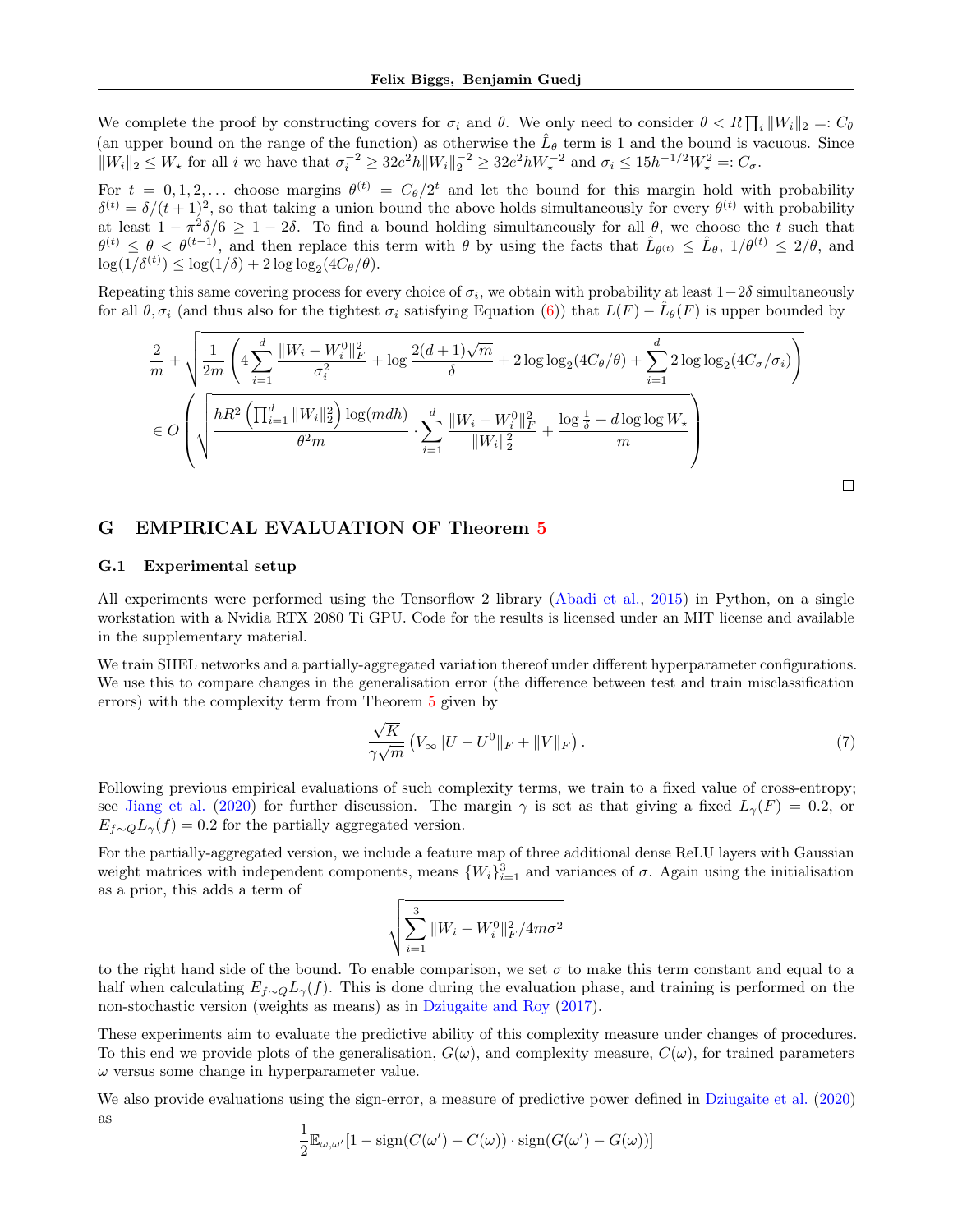where  $\omega$  and  $\omega'$  are parameters obtained through training with one changed hyperparameter between them. The maximum over such pairs of hyperparameter settings is a measure of the robustness of predictions made about the generalisation based on the complexity measure; if this value is low, the complexity measure makes robust predictions. We provide this maximum, the median, and the mean of the above (as in [Jiang et al.,](#page-10-10) [2020\)](#page-10-10) for different setups and allowing different hyperparameters to vary.

### G.2 SHEL Network

On the MNIST [\(LeCun et al.,](#page-10-14) [2010\)](#page-10-14) dataset, we examine the following hyperparameter settings, finding through the sign error (Table [1\)](#page-19-0) that predictions under changes of training size are quite robust, while those under changes of learning rate or width are poor. We additionally provide plots (Figures [1](#page-20-0) to [3\)](#page-21-0) for some selected hyperparameter values to verify the above. This poor prediction under such changes is unfortunately a feature of many such complexity measures [\(Dziugaite et al.,](#page-10-11) [2020\)](#page-10-11).

- Learning rate  $\in \{10^{-3}, 3 \times 10^{-3}, 10^{-2}, 3 \times 10^{-2}, 10^{-1}\}.$
- Train set sizes  $\in \{60\,000, 30\,000, 15\,000, 7\,500\}.$
- Width  $\in \{50, 100, 200, 400, 800\}.$
- Batch size  $= 200$ .
- Learning algorithm SGD with momentum parameter  $= 0.9$ .

| Variable Hyperparameter |     | Max SE Median SE Mean SE |      |
|-------------------------|-----|--------------------------|------|
| Learning Rate           | 1.0 | 0.60                     | 0.56 |
| Width                   | 1.0 | 1.0                      | 0.90 |
| Train Size              | 0.2 | 0.0                      | 0.00 |
| All                     | 10  | 0.60                     | 0.53 |

<span id="page-19-0"></span>Table 1: Statistics of the sign error, SE, under different varying hyperparameters for a SHEL network trained on MNIST.

#### G.3 Partially-Derandomised SHEL

Again on the MNIST dataset, we evaluate the partially-derandomised version of the above under the same hyperparameter values, excluding learning rates of 0.1 and 0.03 which sometimes led to numerical instability. Figures [4](#page-21-1) to [6](#page-22-0) provide sample results and the sign-error results are reported in Table [2.](#page-19-1)

These sign error results show that predictions under changes of training size are completely robust, while those under changes of learning rate or width are still poor. The predictions for width are somewhat improved, though we note that our estimate of this quantity may be somewhat noisy as the generalisation error appears largely independent of width.

| Variable Hyperparameter Max SE Median SE Mean SE |     |      |      |
|--------------------------------------------------|-----|------|------|
| Learning Rate                                    | 1.0 | 0.60 | 0.49 |
| Width                                            | 1.0 | 0.40 | 0.46 |
| Train Size                                       | 0.0 | 0.0  | 0.0  |
| AIL                                              | 1.0 | 0.20 | 0.31 |

<span id="page-19-1"></span>Table 2: Statistics of the sign error, SE, under different varying hyperparameters for a partially-derandomised SHEL network trained on MNIST.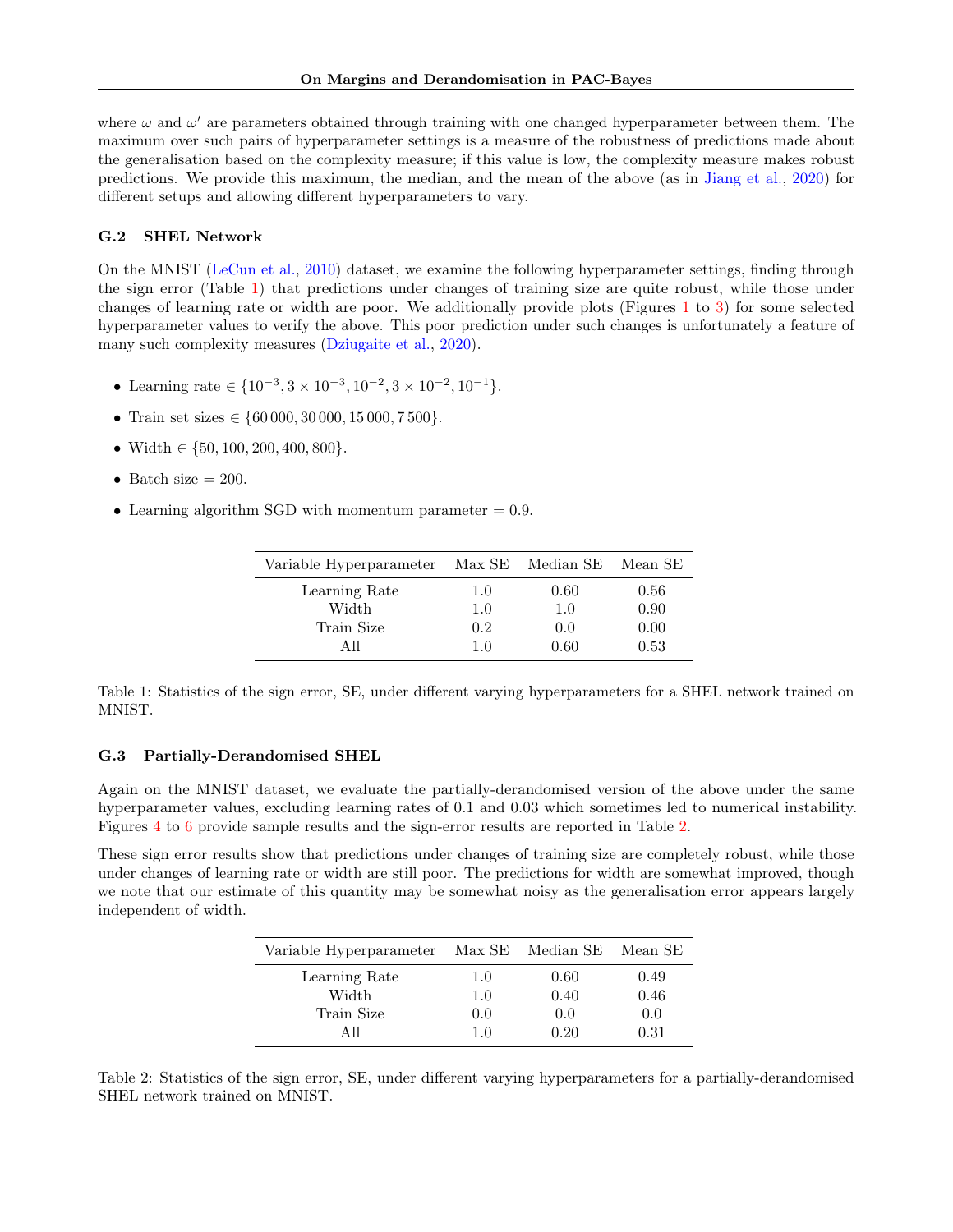

<span id="page-20-0"></span>Figure 1: Changes in complexity measure and generalisation error versus training set size under fixed other hyperparameters, for a SHEL network trained on MNIST.



Figure 2: Changes in complexity measure and generalisation error versus learning rate under fixed other hyperparameters, for a SHEL network trained on MNIST.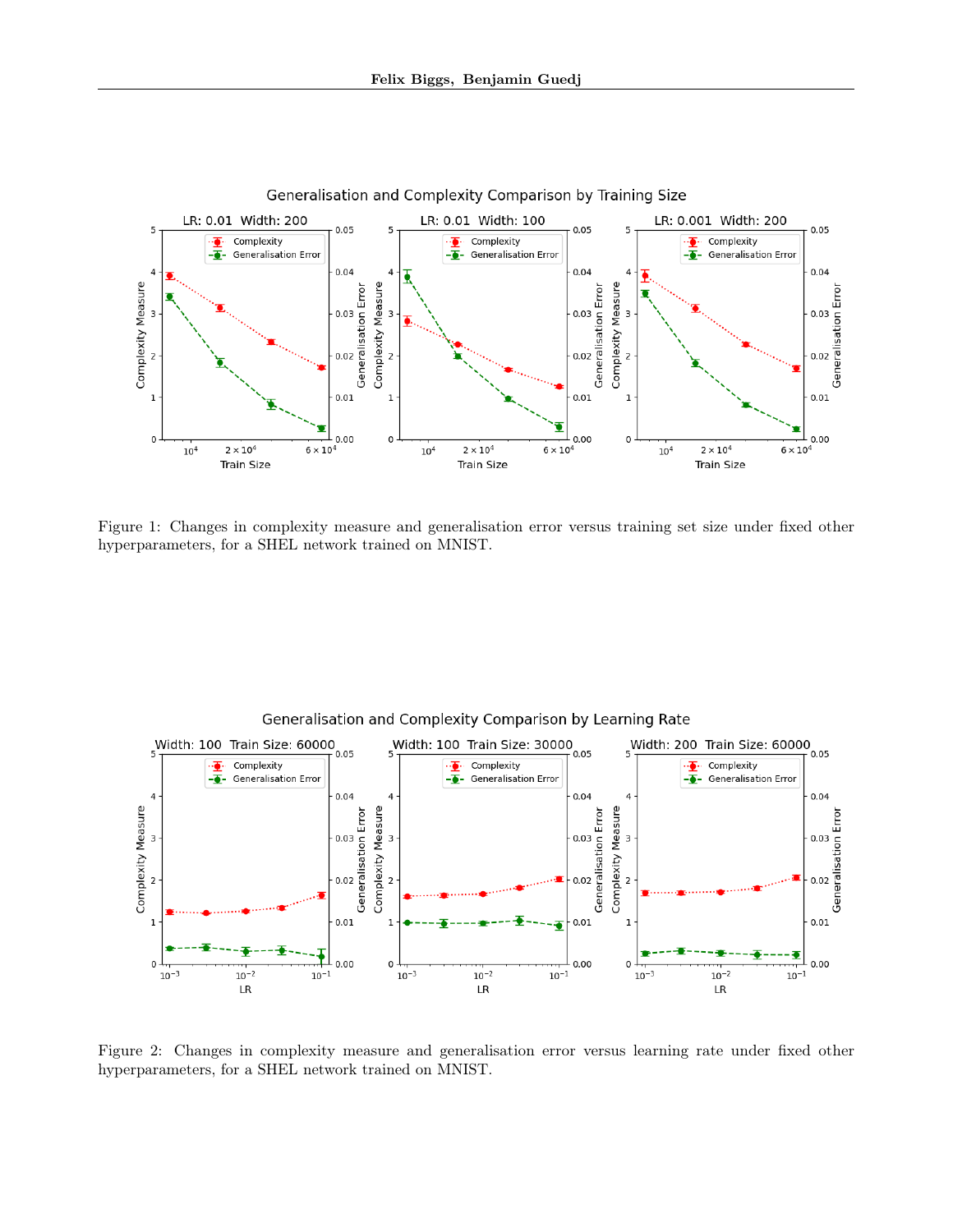

<span id="page-21-0"></span>Figure 3: Changes in complexity measure and generalisation error versus width under fixed other hyperparameters, for a SHEL network trained on MNIST.



<span id="page-21-1"></span>Figure 4: Changes in complexity measure and generalisation error versus training set size under fixed other hyperparameters, for a partially-derandomised SHEL network trained on MNIST.